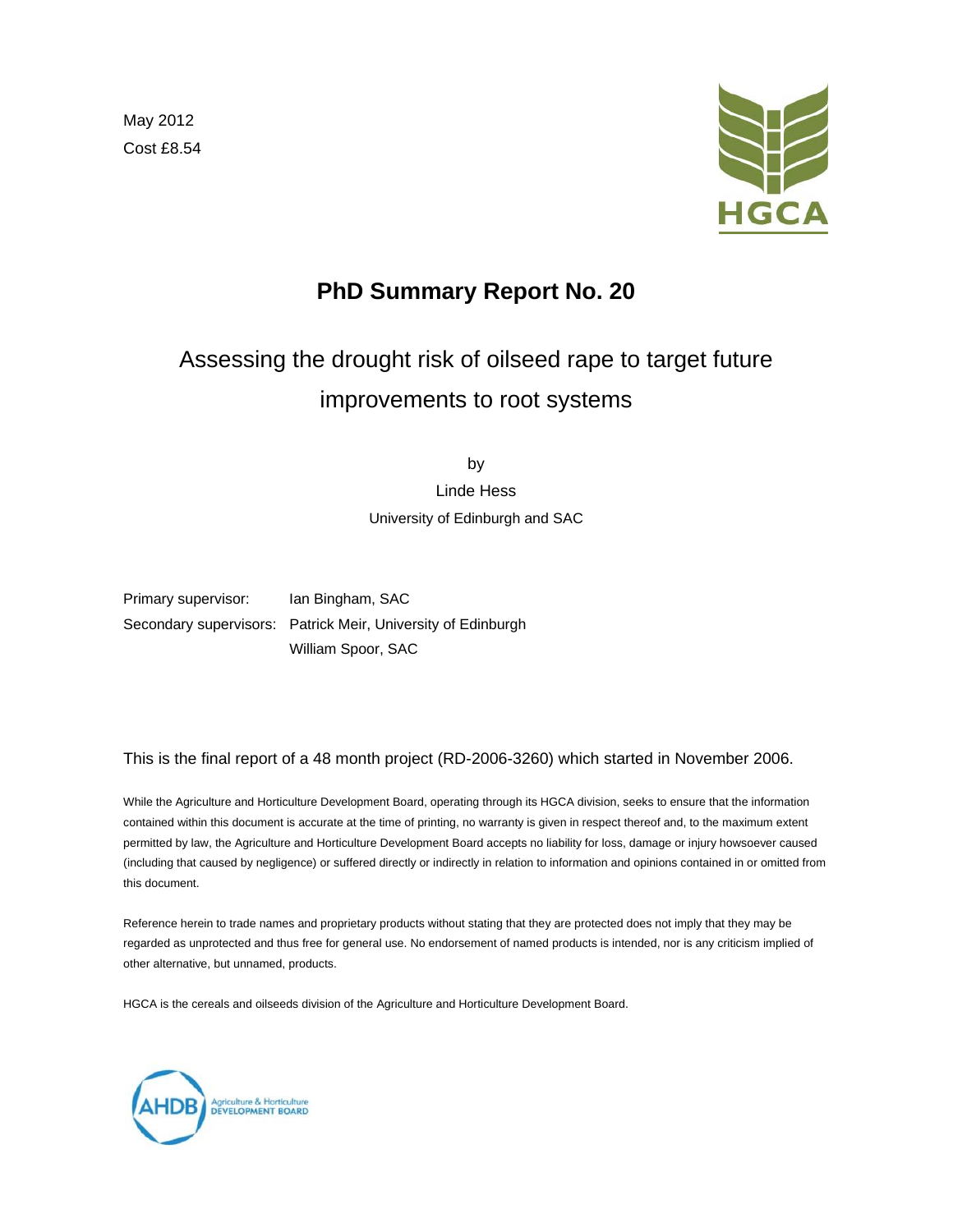# **CONTENTS**

| 1.           |        |                                                                                 |  |  |  |  |
|--------------|--------|---------------------------------------------------------------------------------|--|--|--|--|
| 2.           |        |                                                                                 |  |  |  |  |
| 3.           |        | <b>EXPERIMENT 1 - DROUGHT ONSET AND EFFECT OF WATER LIMITATION ON</b>           |  |  |  |  |
|              |        |                                                                                 |  |  |  |  |
|              | 3.1.   |                                                                                 |  |  |  |  |
|              | 3.2.   |                                                                                 |  |  |  |  |
|              | 3.3.   |                                                                                 |  |  |  |  |
|              | 3.3.1. |                                                                                 |  |  |  |  |
|              | 3.3.2. |                                                                                 |  |  |  |  |
|              | 3.4.   |                                                                                 |  |  |  |  |
| $\mathbf{4}$ |        | EXPERIMENT 2 - HYDRAULIC CONDUCTIVITY OF THE ROOT SYSTEM 15                     |  |  |  |  |
|              | 4.1.   |                                                                                 |  |  |  |  |
|              | 4.2.   |                                                                                 |  |  |  |  |
|              | 4.3.   |                                                                                 |  |  |  |  |
|              | 4.3.1. |                                                                                 |  |  |  |  |
|              | 4.3.2. |                                                                                 |  |  |  |  |
|              | 4.4.   |                                                                                 |  |  |  |  |
| 5.           |        | EXPERIMENT 3 - SENSITIVITY TO INCREASED SOIL BULK DENSITY17                     |  |  |  |  |
|              | 5.1.   |                                                                                 |  |  |  |  |
|              | 5.2.   |                                                                                 |  |  |  |  |
|              | 5.3.   |                                                                                 |  |  |  |  |
|              | 5.4.   |                                                                                 |  |  |  |  |
|              | 5.4.1. |                                                                                 |  |  |  |  |
|              | 5.4.2. |                                                                                 |  |  |  |  |
|              | 5.5.   |                                                                                 |  |  |  |  |
| 6.           |        | <b>EXPERIMENT 4- SENSITIVITY TO INCREASE IN BULK DENSITY AND SOIL DRYING.22</b> |  |  |  |  |
|              | 6.1.   |                                                                                 |  |  |  |  |
|              | 6.2.   |                                                                                 |  |  |  |  |
|              | 6.3.   |                                                                                 |  |  |  |  |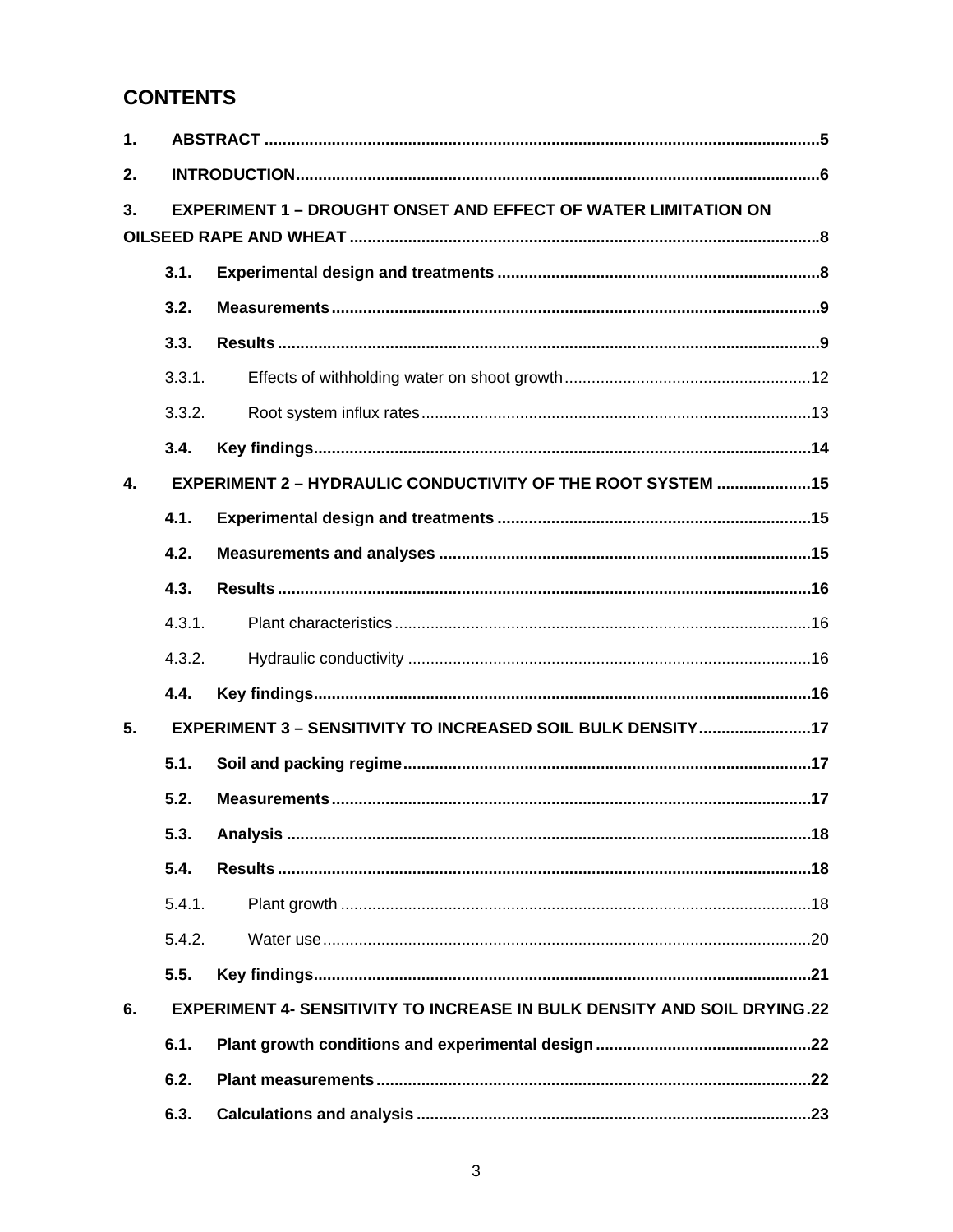|                  | 6.4.   |                                                                         |  |
|------------------|--------|-------------------------------------------------------------------------|--|
|                  | 6.4.1. |                                                                         |  |
|                  | 6.4.2. |                                                                         |  |
|                  | 6.4.3. |                                                                         |  |
|                  | 6.5.   |                                                                         |  |
| $\overline{7}$ . |        | <b>EXPERIMENT 5 - THE ABILITY OF OILSEED RAPE AND WHEAT TO USE BIO-</b> |  |
|                  |        |                                                                         |  |
|                  | 7.1.   |                                                                         |  |
|                  | 7.2.   |                                                                         |  |
|                  | 7.3.   |                                                                         |  |
|                  | 7.4.   |                                                                         |  |
|                  | 7.4.1. |                                                                         |  |
|                  | 7.4.2. |                                                                         |  |
|                  | 7.5.   |                                                                         |  |
| 8.               |        |                                                                         |  |
|                  | 8.1.   | Different strategies of water use by oilseed rape and wheat32           |  |
|                  | 8.2.   |                                                                         |  |
|                  | 8.3.   |                                                                         |  |
| 9.               |        |                                                                         |  |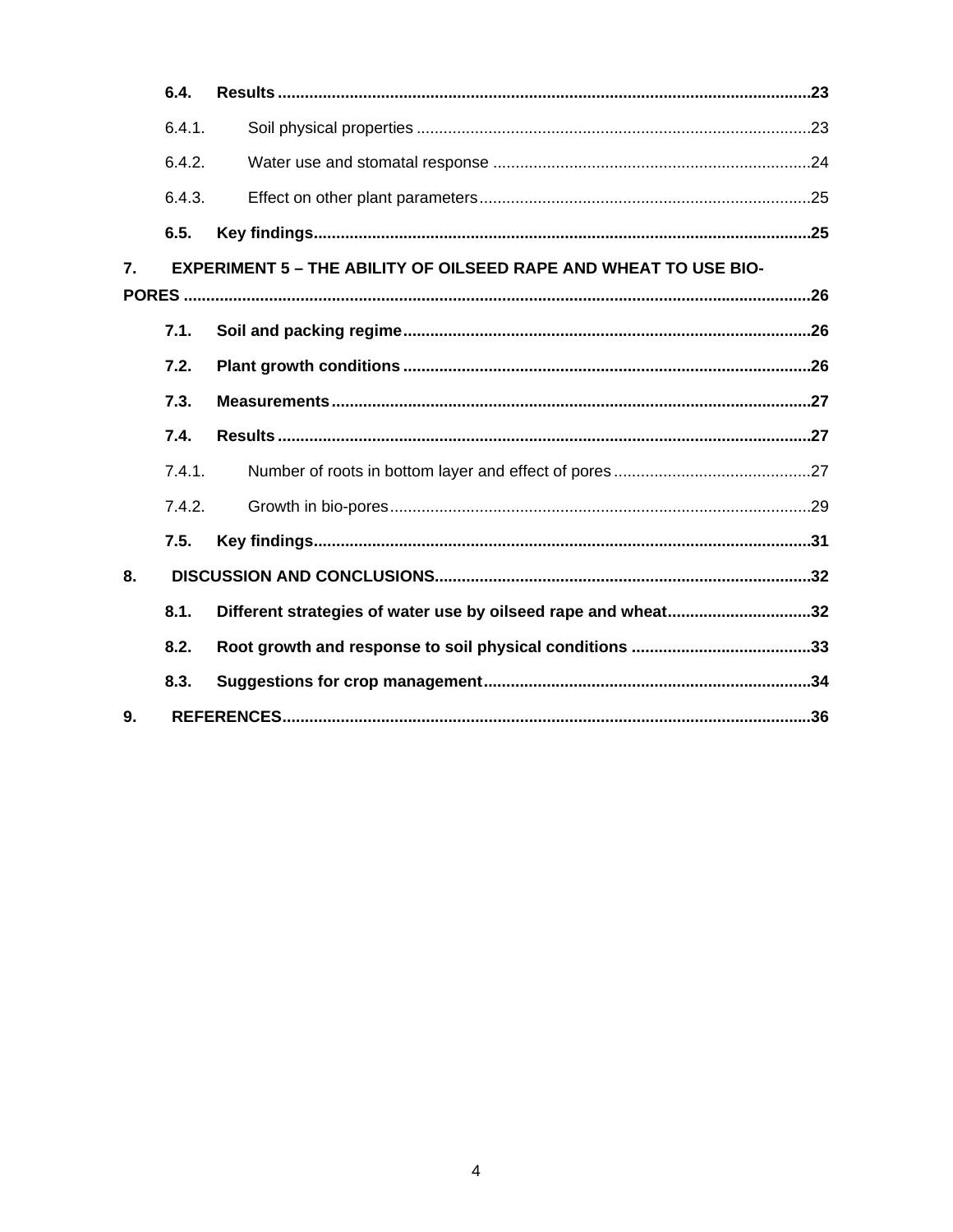# **1. ABSTRACT**

It has been suggested that root length density in the subsoil of many UK oilseed rape crops may be insufficient to fully explore the soil horizon and therefore limit supply of water to the crop (HGCA Project Report 402). Information on water relations of oilseed rape is, however, lacking.

The aim of the current project was to compare the water relations of oilseed rape and wheat. In an experiment to test the hypothesis that oilseed rape was more sensitive to drying soil than wheat, irrigated oilseed rape mini-crops transpired more water than wheat crops and showed a greater reduction in growth when water was withheld. In a separate experiment, the root hydraulic conductance of oilseed rape was about twice that of wheat. These results suggest that oilseed rape needs a less dense root system for water extraction than wheat.

When soil dries it also hardens and high soil strength is known to impede root growth and alter plant-water relations. At low soil strength, oilseed rape had a greater stomatal conductance than wheat but, as soil strength increased, stomatal conductance decreased to a greater extent in oilseed rape, indicating a more sensitive response.

Plants often rely on pores to explore the soil and to reach soil and water stored below a plough pan. The ability of oilseed rape and wheat to exploit soil pores to penetrate hard soil layers was compared in a pot experiment. Presence of pores in the hard layer led to a significant increase in number of roots in the deeper soil, of 29% for wheat and 54% for oilseed rape, compared to when no pores were present. This suggests that oilseed rape is better able to exploit soil pores than wheat.

This project has shown that the growth and distribution of oilseed rape roots under a range of soil conditions was similar to, if not better than, that of wheat, but that stomatal conductance and biomass production of oilseed rape reacted more sensitively to soil drying. Oilseed rape would therefore probably benefit from improved soil management to ensure greater access to deep soil water in the same way as wheat in drought prone areas. Additionally, using or developing oilseed rape varieties that maintain canopy function longer during a period of water limitation may also decrease yield loss to drought in future.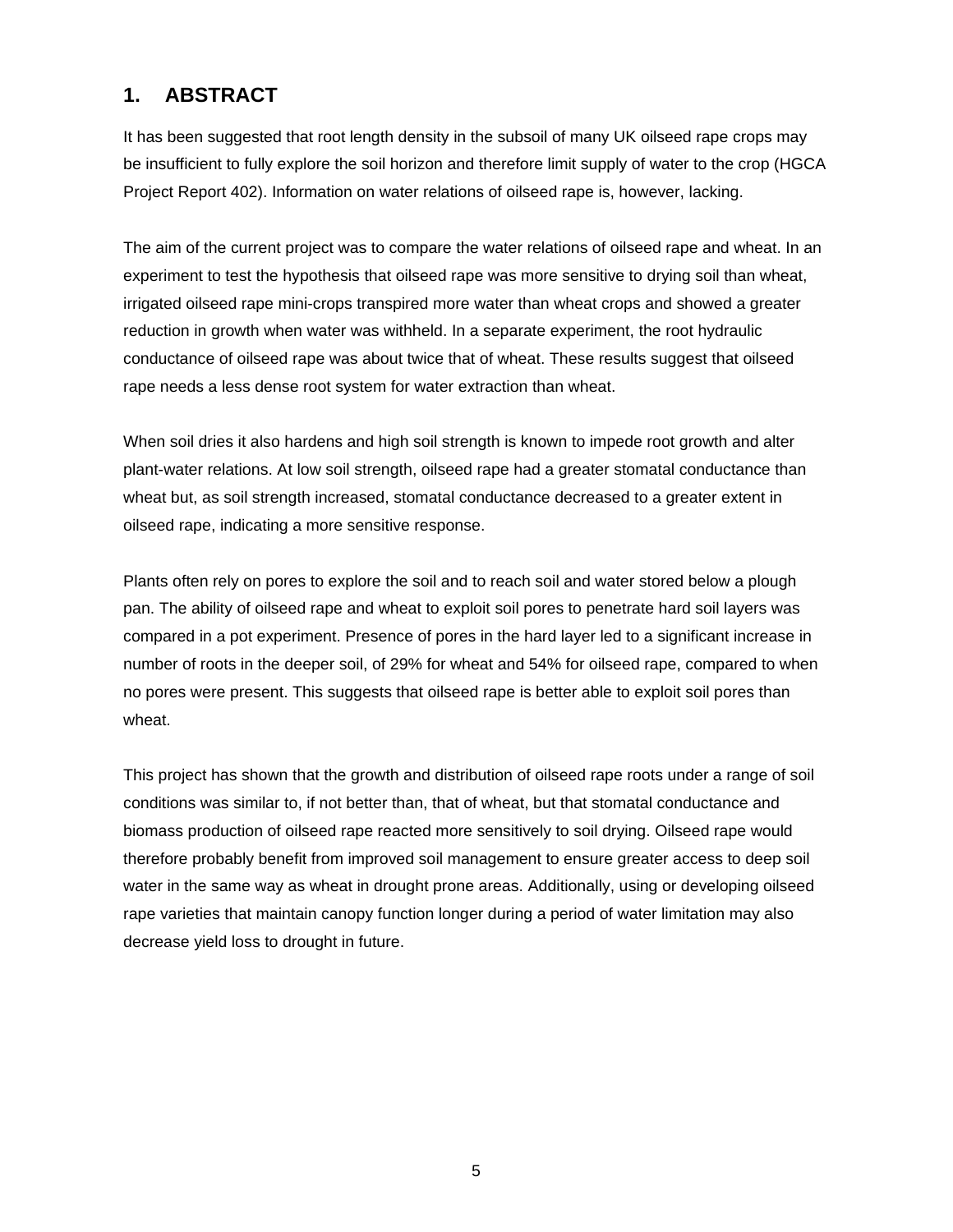## **2. INTRODUCTION**

Oilseed rape is becoming a more widely grown crop in the world and its area in the UK has increased steadily since the 1970s to 598,000 hectares in 2008 (DEFRA 2009). Oilseed rape yields in the UK have not increased on commercial farms during the last 20 years, despite an increase observed in Recommended List trials. In 2008, the yield was  $3.3$  t ha<sup>-1</sup> and the yield has fluctuated around 3 t ha<sup>-1</sup> since 1984 (Figure 1). In the same time period, the yield per hectare of cereals has increased (Figure 1). It appears, therefore, that the improved genetic potential of new varieties is not being exploited. One factor thought to be responsible for constraining the yield potential is low water availability, although at present only circumstantial evidence is available to support this hypothesis.



**Figure 1.** Yearly yield of four UK crops (DEFRA 2009).

The aim of this project is to investigate the crop water relations of oilseed rape and assess the risk of drought-limitation to yield in the UK In this thesis I will compare root functioning and drought sensitivity of oilseed rape with wheat. Wheat is used as benchmark because it is a more intensively researched crop species. Additionally, wheat and oilseed rape are grown in the same fields in the UK as oilseed rape often functions as a break crop in cereal rotations

The experimental approach involved controlled environment and open glass house experiments. Drought sensitivity was assessed by growing mini-crops in lysimeters in an open sided glasshouse and monitoring canopy function as a function of soil moisture deficit in Experiment 1.

Root system hydraulic conductivity was measured on young plants grown under controlled environment conditions (Experiment 2). Parallel measurements were made on wheat to facilitate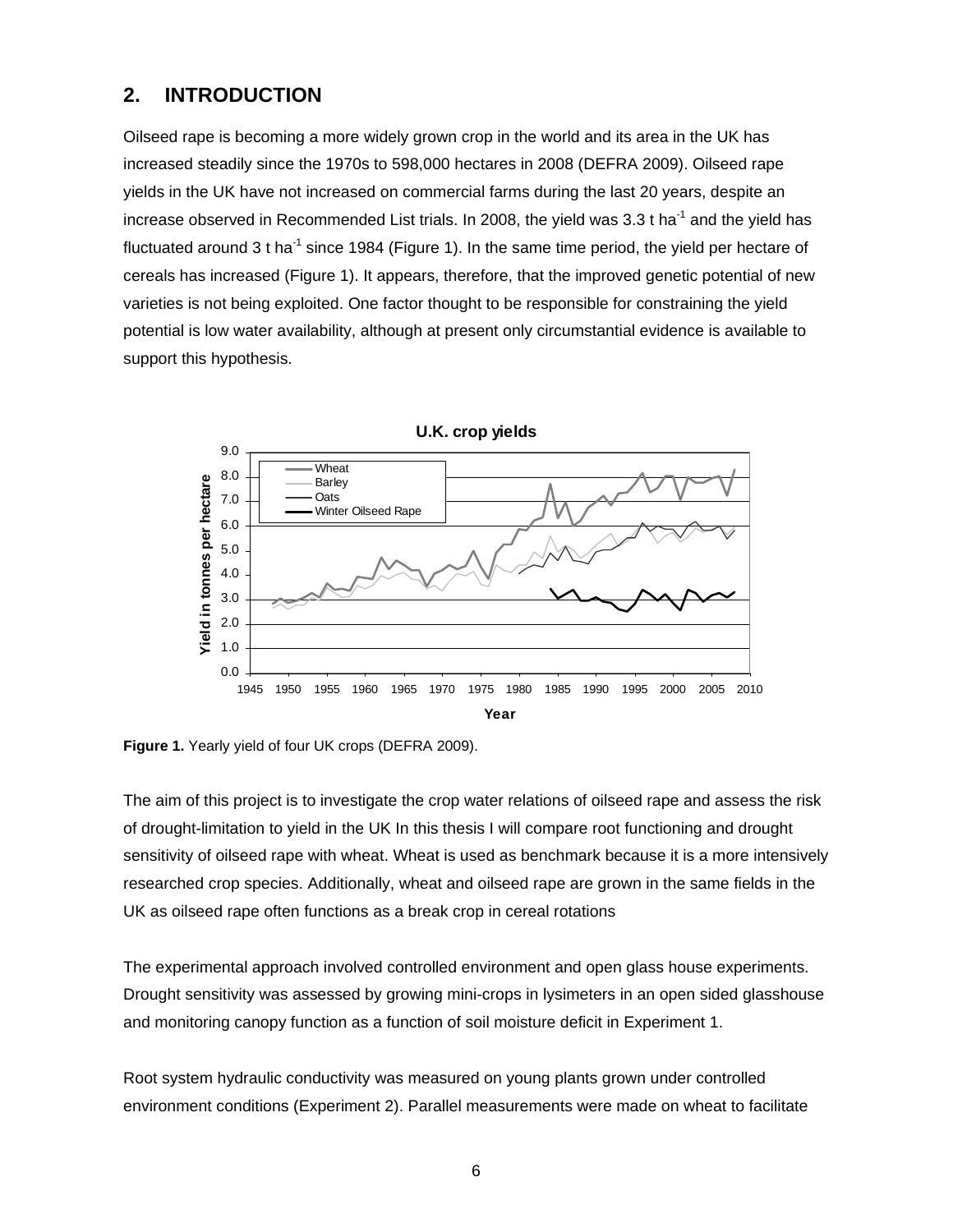comparison of results from these experiments with those published in the literature, the majority of which is on cereals.

Compaction problems have been widely encountered in the moist, temperate climatic zones of northern Europe and North America (Soane 1994). In drying or dense soils, in addition to water availability (soil matric potential), soil strength is a factor that can limit root growth and plant-water relations (Whitmore and Whalley 2008). When soil dries it also hardens and high soil strength is known to impede root growth and alter plant-water relations. The hypothesis that oilseed rape is more sensitive to increasing soil strength than wheat was tested in Experiments 3 and 4 in which soil bulk density and soil water content were varied to create a range of soil strengths.

In dense or strong soil, plants often rely on pores created by earthworms or roots of the previous crop to explore the soil volume. The ability of oilseed rape and wheat to exploit soil pores to penetrate hard soil layers was compared in a pot experiment (Experiment 5).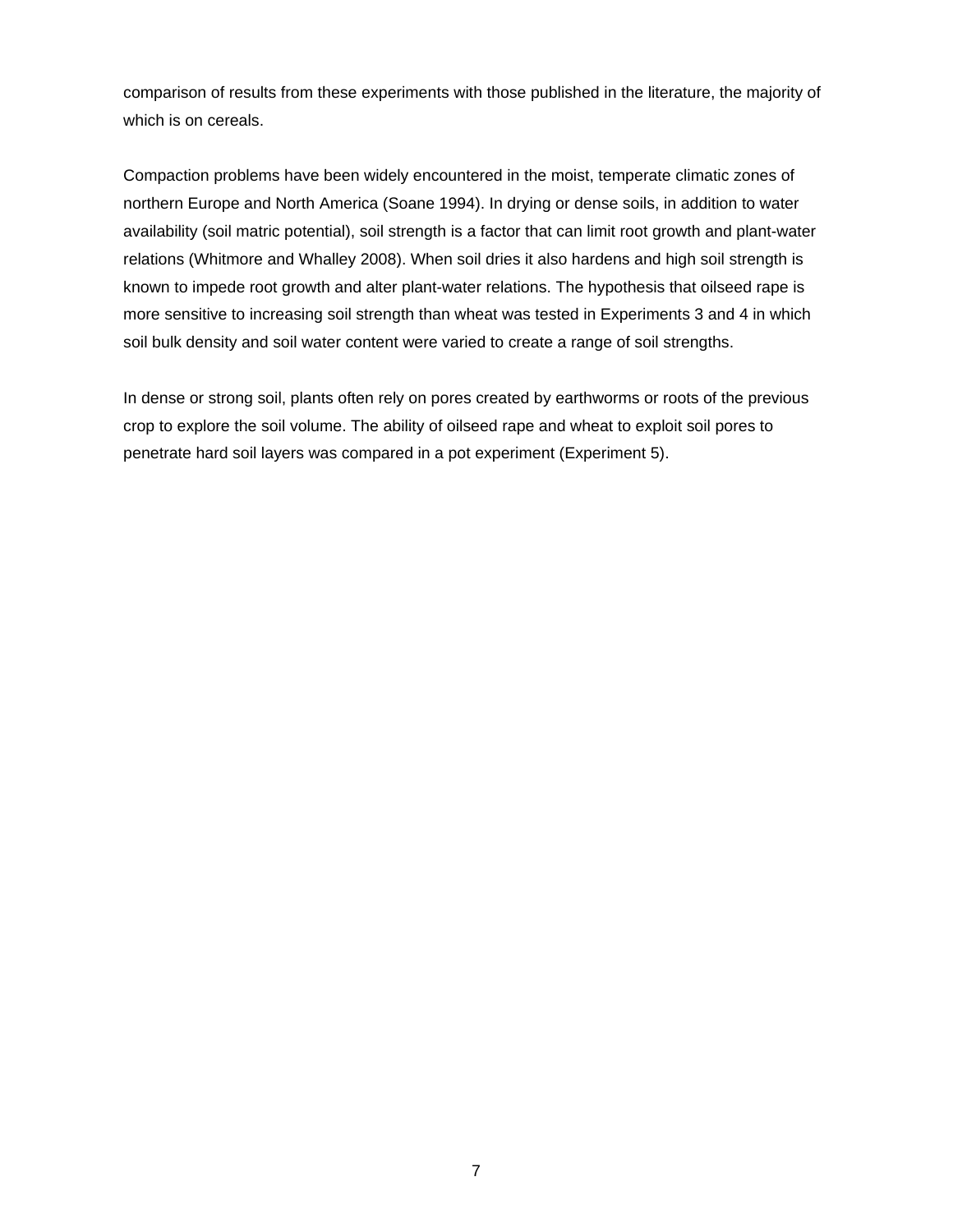# **3. EXPERIMENT 1 – DROUGHT ONSET AND EFFECT OF WATER LIMITATION ON OILSEED RAPE AND WHEAT**

The objective of this experiment was to test whether oilseed rape was more sensitive to drying soil than wheat, and whether water acquirement by the oilseed rape root system differed from that of wheat.

# **3.1. Experimental design and treatments**

An experiment involving 24 lysimeters laid out in a randomised block design, with five blocks, was set-up in a glasshouse at Easter Bush, Penicuik, Scotland. The glasshouse was open-sided to encourage airflow and to avoid high temperatures. The lysimeters were constructed of pvc pipes of 30 cm internal diameter and 120 cm height (**Error! Reference source not found.**).

A sandy clay loam soil was packed into the lysimeters (**Error! Reference source not found.**). A 5 cm diameter access tube for a capacitance probe (Sentek diviner 2000, Kent Town, Australia) was placed into the centre of the lysimeter before packing the soil and the soil was packed around it. P, K and S fertiliser was applied before sowing. Nitrogen  $(NH_4NO_3)$  was applied to the soil surface once at a rate of 100 kg ha<sup>-1</sup> nitrogen four days after sowing (DAS).



layer  $\Box$ soil density 15 cm  $\boxed{\frac{1}{1.11 \pm 0.025 \text{ g} \cdot \text{cm}^{-3}}}$ 15 cm 14 cm 14 cm  $1.15 \pm 0.031$  g·cm<sup>-3</sup> 14 cm 13 cm 13 cm  $1.20 \pm 0.034$  g·cm<sup>-3</sup> 13 cm

**Figure 3.** Packing of lysimeters, and measured soil bulk density.

**Figure 2.** The lysimeters with oilseed rape and wheat plants at the day of harvest. The green mesh shading the mini crops during growth was slid down.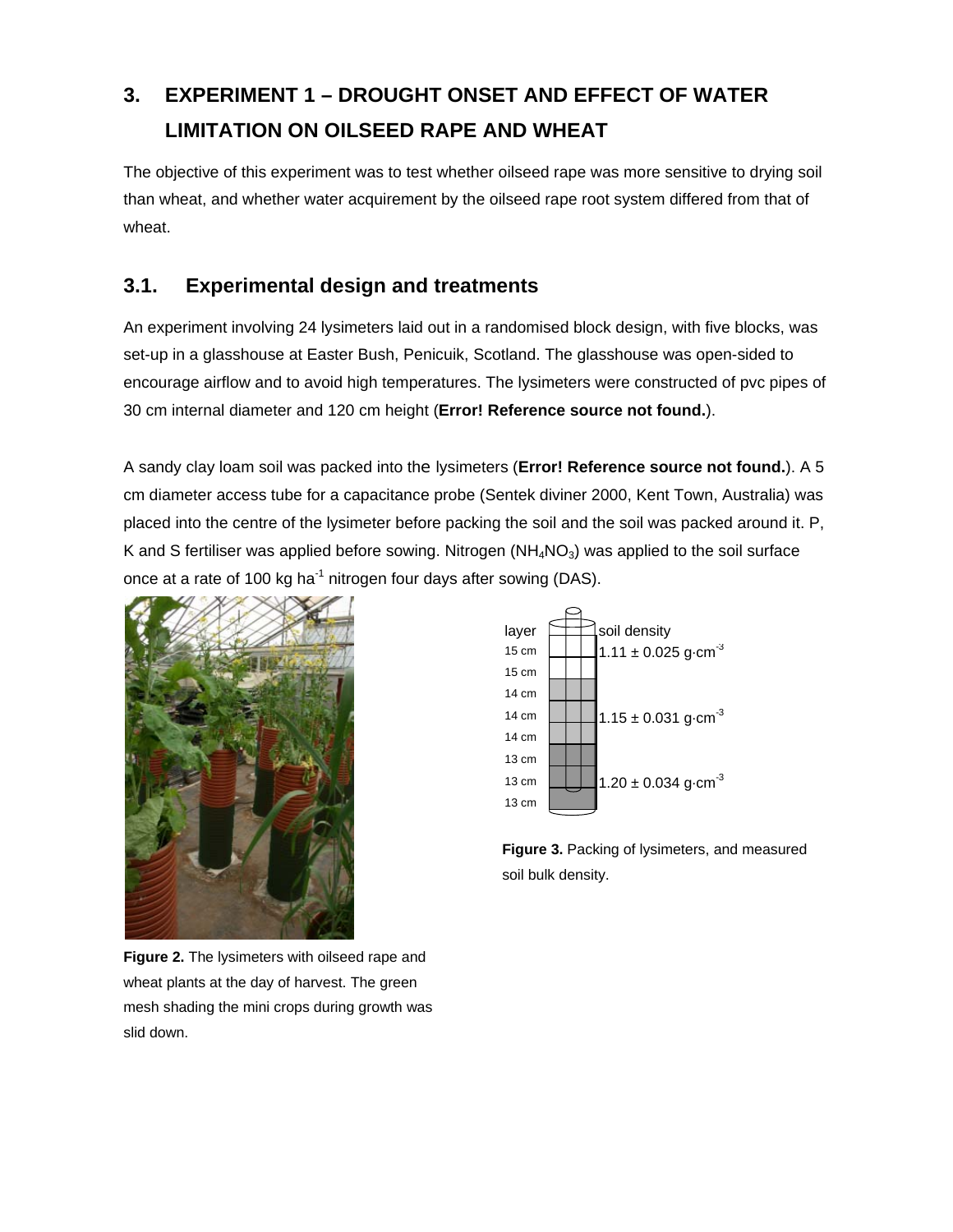Spring oilseed rape *Brassica napus* L. cv. SW Landmark seeds and spring wheat *Triticum aestivum* L. cv. Tybalt were used. These varieties were chosen because they have similar lifecycle duration. The target density for oilseed rape was 8 plants per lysimeter (113 plants  $m<sup>2</sup>$ ); for wheat the density was 38 plants per lysimeter (552 plants  $m^2$ ).

For the plants in the non-irrigated treatment, water was withheld from 14 DAS. The plants in the irrigated treatment were given water once per week to return the soil to field capacity.

## **3.2. Measurements**

Volumetric soil moisture content of the top 80 cm of soil was measured every Thursday and Friday during the experiment with a capacitance probe (Sentek Diviner 2000, Sentek pty ltd, Kent Town, Australia).

On 67 and 74 DAS, the leaf stomatal conductance  $(g_s)$  of the youngest fully expanded leaf in the top of the canopy of one plant per lysimeter was measured around midday with a portable IRGA (ADC-LCA4 Analytical Development Co. Ltd, Hoddesdon, Herts, UK).

On 84 DAS for wheat and 85 DAS for oilseed rape the plants were destructively sampled. The leaf, pod or ear and stem area of the subsample were determined with a LI-3100 leaf area meter (Li-Cor Biosciences, Cambridge, UK). The dry weights of the plant parts were determined after drying to constant weight in a fan-assisted oven at 80°C.

Root samples were taken after the lysimeters were laid down horizontally and cut open with a saw. Samples were taken at 10 cm depth intervals with a corer of a volume of 209.3 cm<sup>3</sup> and kept at -18°C until root washing took place. The roots of samples from 30-40 cm depth and 70-80 cm depth were washed out with a Delta-T root washer (Delta-T Devices Ltd, Cambridge, UK) and subsequently scanned with a Régent LA1600 scanner. The images were analysed with Winrhizo software (Régent Instruments Inc, Quebec, Canada).

## **3.3. Results**

Day 14 was the last watering day and withholding water had a significant effect on plant water use rates from day 42 onwards, e.g. interval 38-45 DAS (Table 1). The transpiration rate of irrigated plants (taken to be the potential transpiration rate) was greater for oilseed rape than for wheat from DAS 42 onwards (irrigated treatments). Later on, during the interval 45-52 DAS, oilseed rape crops transpired more than wheat regardless of treatment. This coincided with a period of high relative humidity, following a period of low relative humidity, and even the well-watered control plants showed a drop in transpiration rate.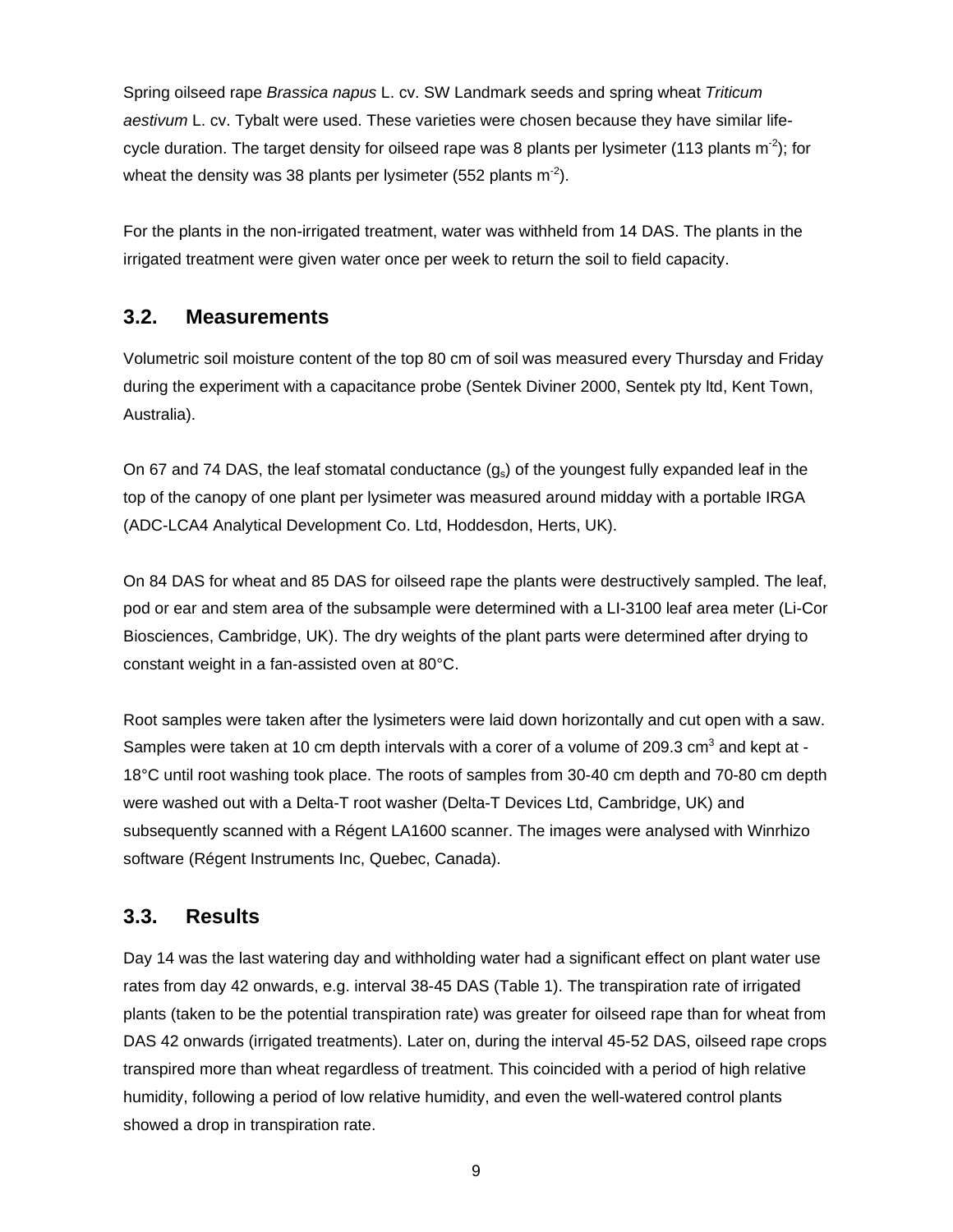| <b>Interval</b> | <b>Midpoint</b> | <b>Species</b> | <b>Irrigation</b> | <b>Species x</b>  |
|-----------------|-----------------|----------------|-------------------|-------------------|
| (DAS)           | interval        |                |                   | <b>Irrigation</b> |
| $0 - 4$         | 2               | 0.394          | 0.426             | 0.241             |
| $4 - 8$         | 6               | 0.433          | 0.002             | 0.443             |
| $8 - 17$        | 12.5            | 0.349          | 0.135             | 0.879             |
| $17 - 24$       | 20.5            | 0.77           | 0.98              | 0.35              |
| 24-31           | 27.5            | 0.01           | 0.07              | 0.72              |
| $31 - 38$       | 34.5            | 0.31           | 0.3               | 0.64              |
| 38-45           | 41.5            | 0.094          | $-.001$           | 0.666             |
| 45-52           | 48.5            | $-.001$        | $-.001$           | 0.334             |
| $52 - 59$       | 55.5            | $-.001$        | $-.001$           | 0.002             |
| 59-66           | 62.5            | $-.001$        | $-.001$           | $-.001$           |
| 66-73           | 69.5            | $-.001$        | $-.001$           | $-.001$           |
| 73-80           | 76.5            | $-.001$        | $-.001$           | $-.001$           |

**Table 1.** Two-way ANOVA test results (p-values, five replicates) for water use rates, data represented in Figure 4.

There was no difference in the timing of onset of drought stress between species. In both oilseed rape and wheat the transpiration rate of non-irrigated plants dropped below the potential transpiration rate (irrigated treatments) around day 42 (during the interval 38-45 DAS) (Figure 4 and Table 1). From day 56 onwards (52-59 DAS interval), withholding water had a significantly greater effect on oilseed rape than on wheat when compared to the irrigated controls.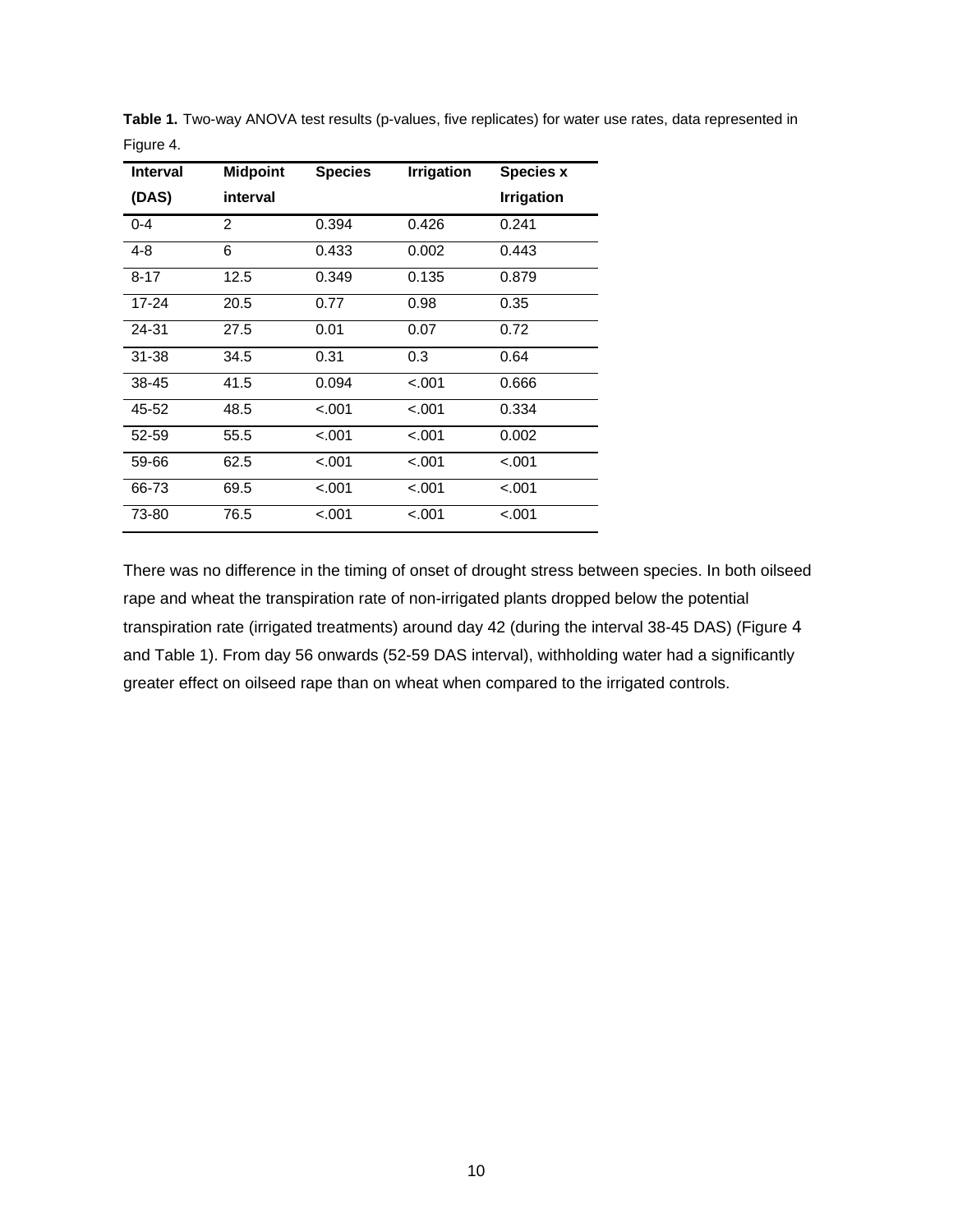

**Figure 4.** Transpiration rates of plants per lysimeter (mean of five replicates given and standard error of the mean (sem) in error bars). The data point is the mid-point of the interval (usually of seven days) over which transpiration rate was calculated. Potential transpiration rate is represented by symbols connected with intermittent lines. The vapour pressure deficit kPa is also plotted.



**Figure 5.** Cumulative soil moisture deficit of oilseed rape and wheat plants and unplanted lysimeters, as a percentage of plant available water over the total measured depth of 80 cm depth. Error bars represent sem.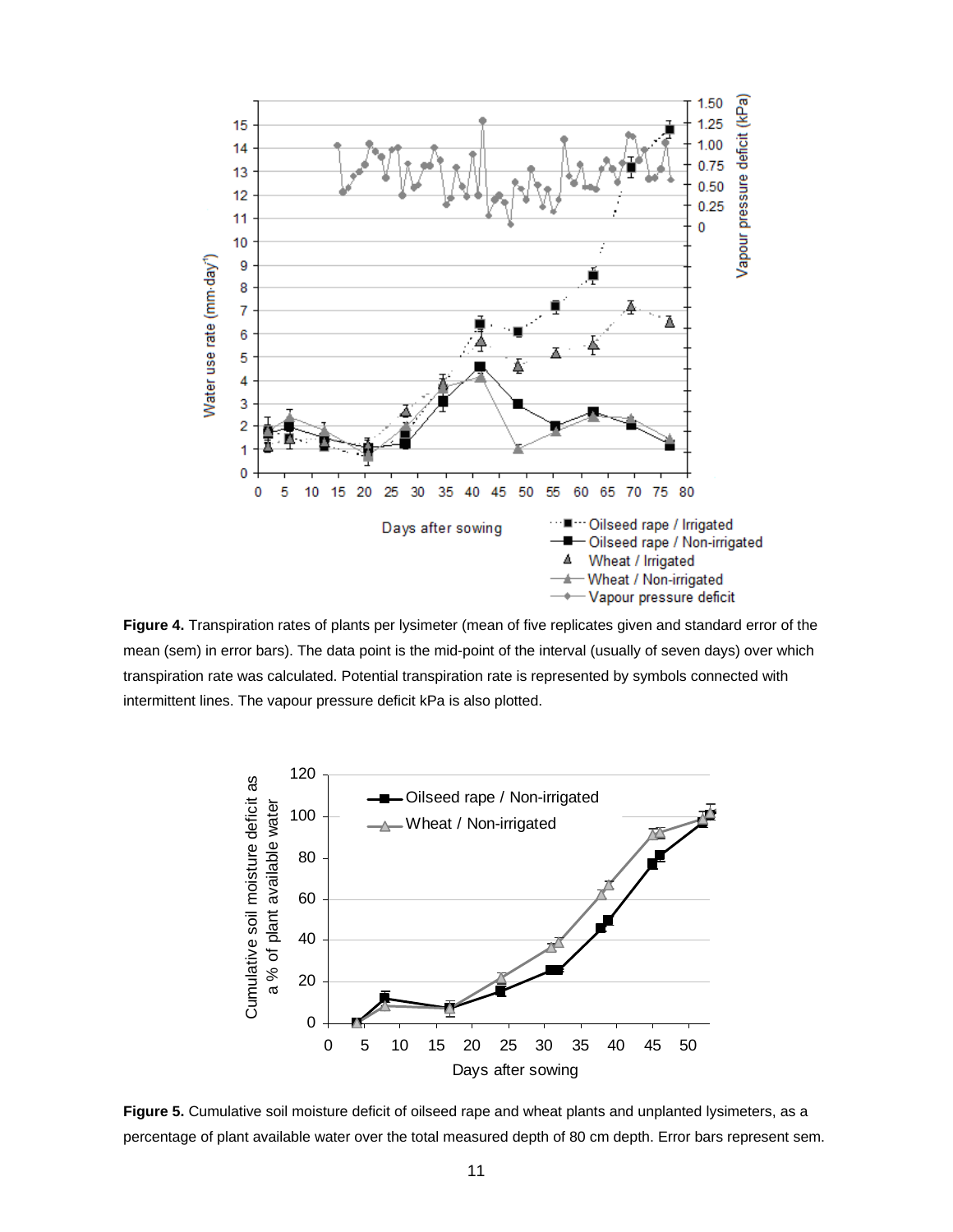In Figure 5, the cumulative soil moisture deficit of non-irrigated plants over a depth from 0 to 80 cm is expressed as a percentage of plant available water (that was held between field capacity and permanent wilting point). Between DAS 32 and 46, the cumulative soil moisture deficit of soil in lysimeters planted with wheat was significantly greater than that of lysimeters with oilseed rape (**Error! Not a valid bookmark self-reference.**).

**Table 2.** Results of ANOVA with repeated measures for testing of effects of species and time on cumulative soil moisture deficit measured from 0-80 cm soil depth, data from 0 to 53 days after sowing tested, original data in Figure 5.

| Source of variation        | d.f. | S.S.     | m.s.     | v.r.   | F pr.   |
|----------------------------|------|----------|----------|--------|---------|
| block stratum              | 4    | 399.14   | 99.79    | 1.76   |         |
| block.Subject stratum      |      |          |          |        |         |
| species                    | 1    | 1704.16  | 1704.16  | 30.05  | 0.005   |
| Residual                   | 4    | 226.85   | 56.71    | 2.41   |         |
| block.Subject.Time stratum |      |          |          |        |         |
| Time                       | 11   | 150659.5 | 13696.32 | 583.01 | $-.001$ |
| Time.species               | 11   | 1510.99  | 137.36   | 5.85   | 0.01    |
| Residual                   | 88   | 2067.34  | 23.49    |        |         |
| Total                      | 119  | 156568   |          |        |         |

#### **3.3.1. Effects of withholding water on shoot growth**

Withholding water reduced the above ground dry weight of oilseed rape significantly more than that of wheat (Tables 3 andTable 2). Total leaf area was reduced by the same degree in both species. Oilseed rape had a significantly lower total leaf area than wheat in both water treatments. Withholding water not only reduced dry weight of oilseed rape more than wheat, it also reduced pod dry weight significantly more than the ear dry weight of wheat. While pod dry weight of oilseed rape was halved, wheat ear dry weight was not significantly affected.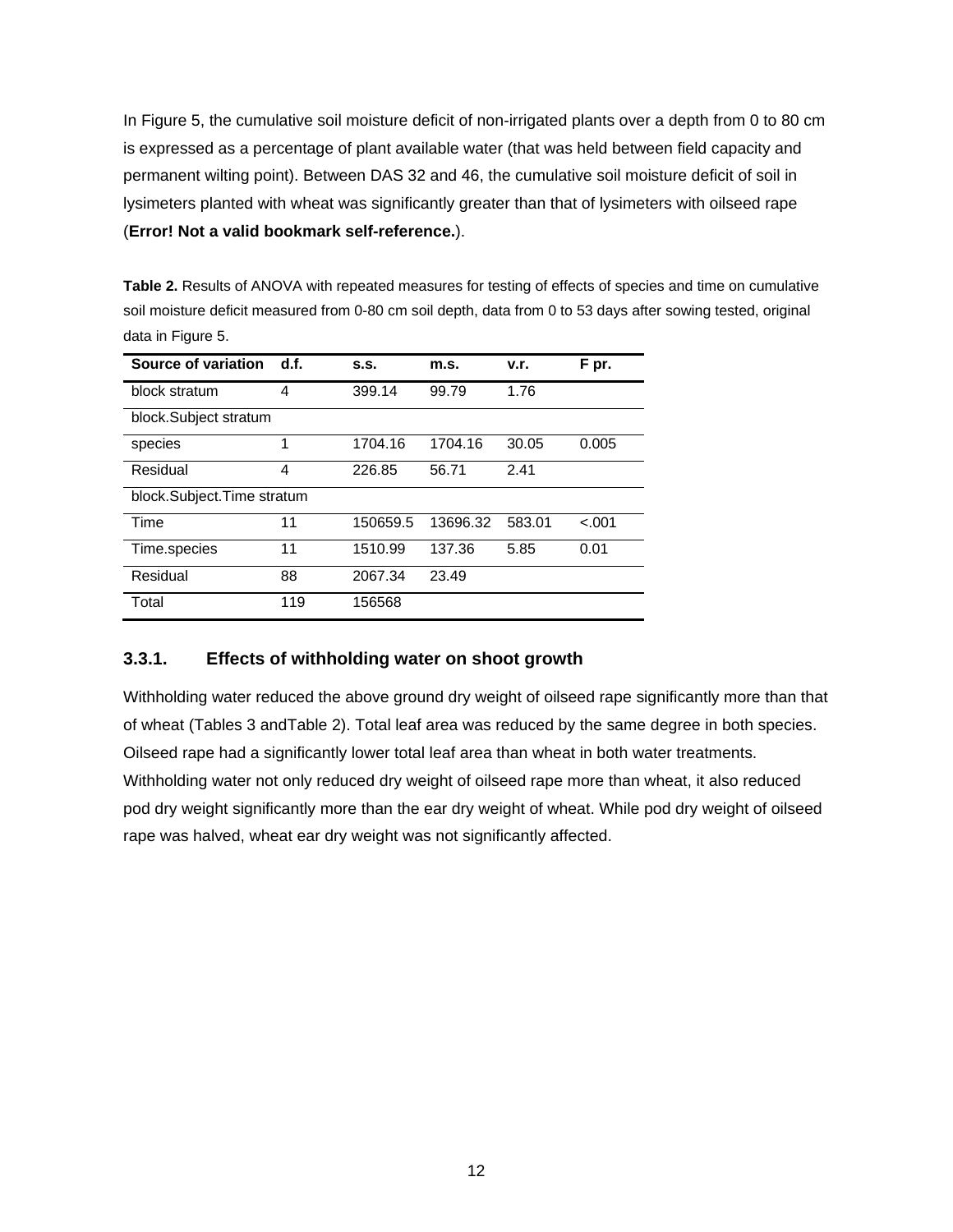**Table 1.** Plant parameters of total number of plants per lysimeter at harvest. Plants were harvested on days 84 and 85 after sowing, the mean of five samples and the standard error are given, result of statistical tests given in Table 2.

|                         | Oilseed rape     |                  |                  | Wheat            |  |
|-------------------------|------------------|------------------|------------------|------------------|--|
|                         | <b>Irrigated</b> | Non-irrigated    | <b>Irrigated</b> | Non-irrigated    |  |
| Total above ground      | $144.9 + 4.8$    | $69.8 \pm 1.9$   | $108.5 + 4.1$    | $83.1 \pm 3.1$   |  |
| biomass (g)             |                  |                  |                  |                  |  |
| Total leaf area (cm2)   | $5364 \pm 596.2$ | $1756 \pm 88.8$  | $5970 \pm 428.2$ | $2484 \pm 145.2$ |  |
| Total pod or ear DW (g) | $45.6 \pm 3.0$   | $21.9 \pm 0.8$   | $26.0 \pm 0.8$   | $25.1 \pm 1.0$   |  |
| Stem or tiller number   | $9.4 \pm 0.51$   | $8.60 \pm 0.75$  | $66.0 \pm 1.70$  | $50.4 \pm 2.50$  |  |
| Relative water content  | $0.84 \pm 0.041$ | $0.68 \pm 0.061$ | $0.93 \pm 0.008$ | $0.63 \pm 0.038$ |  |

**Table 2.** Two-way ANOVA test results for harvest data.

|                                | <b>Species</b> | <b>Irrigation</b> | SpxIr   |
|--------------------------------|----------------|-------------------|---------|
| Total above ground biomass (g) | 0.095          | < 0.001           | < 0.001 |
| Total leaf area (cm2)          | 0.032          | < 0.001           | 0.457   |
| Total pod or ear DW (g)        | < 0.001        | < 0.001           | < 0.001 |
| Stem or tiller number          | < 0.001        | < 0.001           | 0.001   |
| Relative water content         | 0.552          | < 0.001           | 0.116   |

#### **3.3.2. Root system influx rates**

When irrigated, oilseed rape plants had a greater water influx rate per unit root length and root area, based on root measurements made on DAS 84 and DAS 85 (at harvest) and the change in soil water content between DAS73 and DAS 80 (Table 1). At both depths, this difference was significant.

**Table 1.** Influx rate of water at two depths at end of experiment, between DAS 73 and 80. Expressed on a root length (in ml m<sup>-1</sup> day<sup>-1</sup> and root surface area basis (in ml m<sup>-2</sup> day<sup>-1</sup>). Irrigated plants only. The mean of five samples and sem are given, result of two-way ANOVA tests given.

|             |              |                  |                  | p-values       |              |              |
|-------------|--------------|------------------|------------------|----------------|--------------|--------------|
| Root        | <b>Depth</b> | Oilseed rape     | Wheat            | <b>Species</b> | <b>Depth</b> | Sp x         |
| influx      |              |                  |                  |                |              | <b>Depth</b> |
| per unit    | $30 - 40$    | $0.52 \pm 0.105$ | $0.33 \pm 0.055$ | 0.019          | 0.699        | 0.527        |
| root length | 70-80        | $0.54 \pm 0.079$ | $0.24 \pm 0.077$ |                |              |              |
|             |              |                  |                  |                |              |              |
| Per unit    | $30 - 40$    | $876 \pm 195.1$  | $521 \pm 88.7$   | 0.012          | 0.726        | 0.577        |
| root area   | 70-80        | $908 \pm 117.4$  | $381 \pm 120.6$  |                |              |              |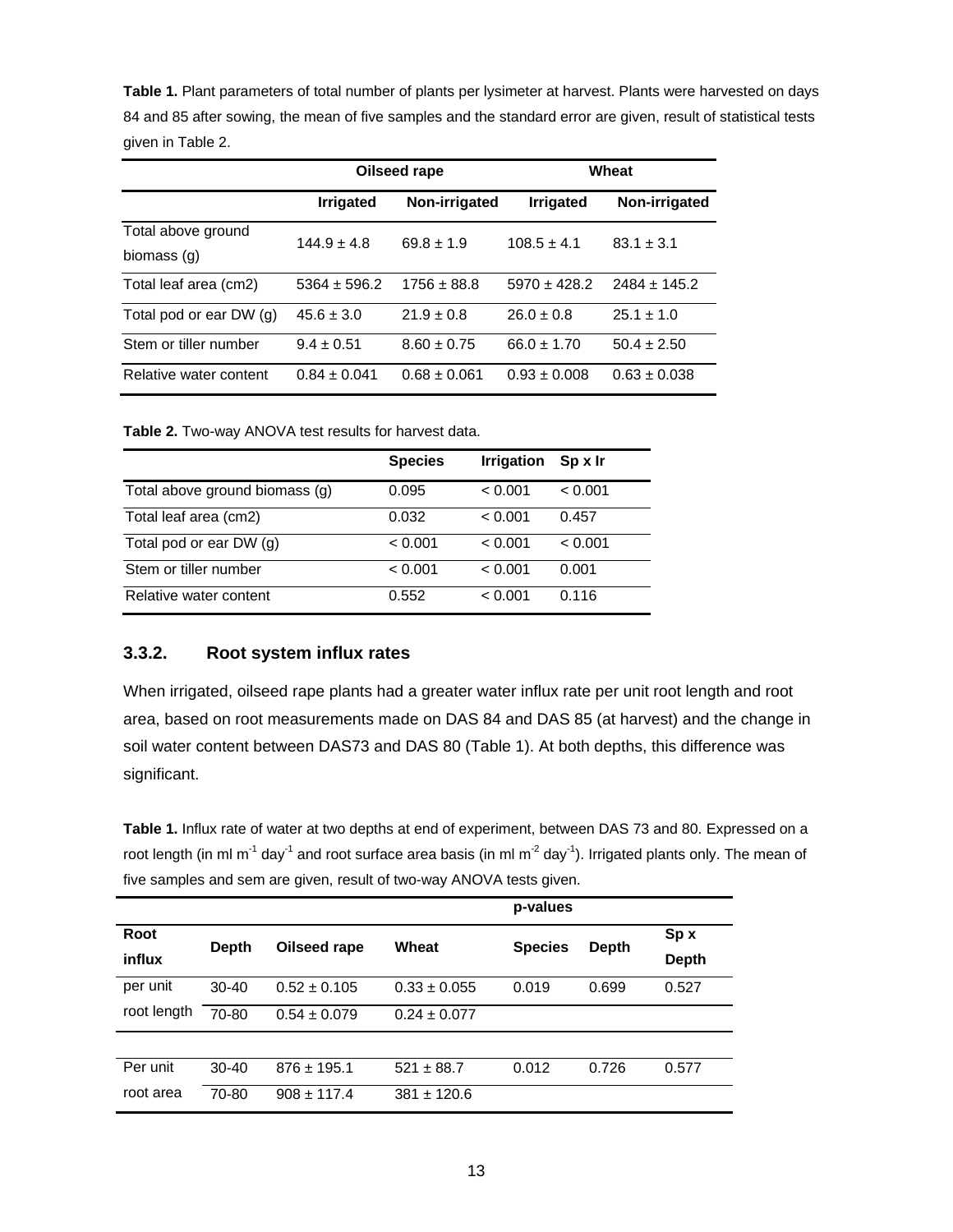When averaged over irrigation treatments the stomatal conductance of oilseed rape was greater than wheat on both day 67 and 74 (**Error! Not a valid bookmark self-reference.**). Withholding water resulted in a significant decrease in stomatal conductance in both species on both dates. On the earlier date, drought treatment reduced stomatal conductance to a similar degree in each species (species x irrigation  $p > 0.05$ ), but on the later date, oilseed rape plants responded to drought by closing their stomata more than wheat (species x irrigation  $p < 0.001$ , Table 3).

| Table 2. Stomatal conductance (gs) in mol $m^2 s^1$ measured 67 and 74 days after sowing. |  |
|-------------------------------------------------------------------------------------------|--|
|-------------------------------------------------------------------------------------------|--|

|           | Oilseed rape     |                  | Wheat            |                  |
|-----------|------------------|------------------|------------------|------------------|
|           | <b>Irrigated</b> | Non-irrigated    | <b>Irrigated</b> | Non-irrigated    |
| gs DAS 67 | $0.38 \pm 0.102$ | $0.14 \pm 0.029$ | $0.19 \pm 0.003$ | $0.05 \pm 0.006$ |
| gs DAS 74 | $0.40 \pm 0.023$ | $0.06 \pm 0.002$ | $0.12 \pm 0.024$ | $0.03 \pm 0.004$ |

**Table 3.** Statistical results of two-way ANOVA tests on stomatal conductance (gs) data.

|                     | <b>Species</b> | <b>Irrigation</b> | Sp x Ir |
|---------------------|----------------|-------------------|---------|
| gs DAS 67 0.002     |                | 0.020             | 0.385   |
| gs DAS 74 $< 0.001$ |                | < 0.001           | < 0.001 |

# **3.4. Key findings**

- Water use of oilseed rape is relatively high when irrigated.
- Oilseed rape canopy parameters are more sensitive than wheat when water is withheld.
- The root system of oilseed rape acquires water as least as well as that of wheat and oilseed rape may not need a denser root system, but might benefit from deeper rooting.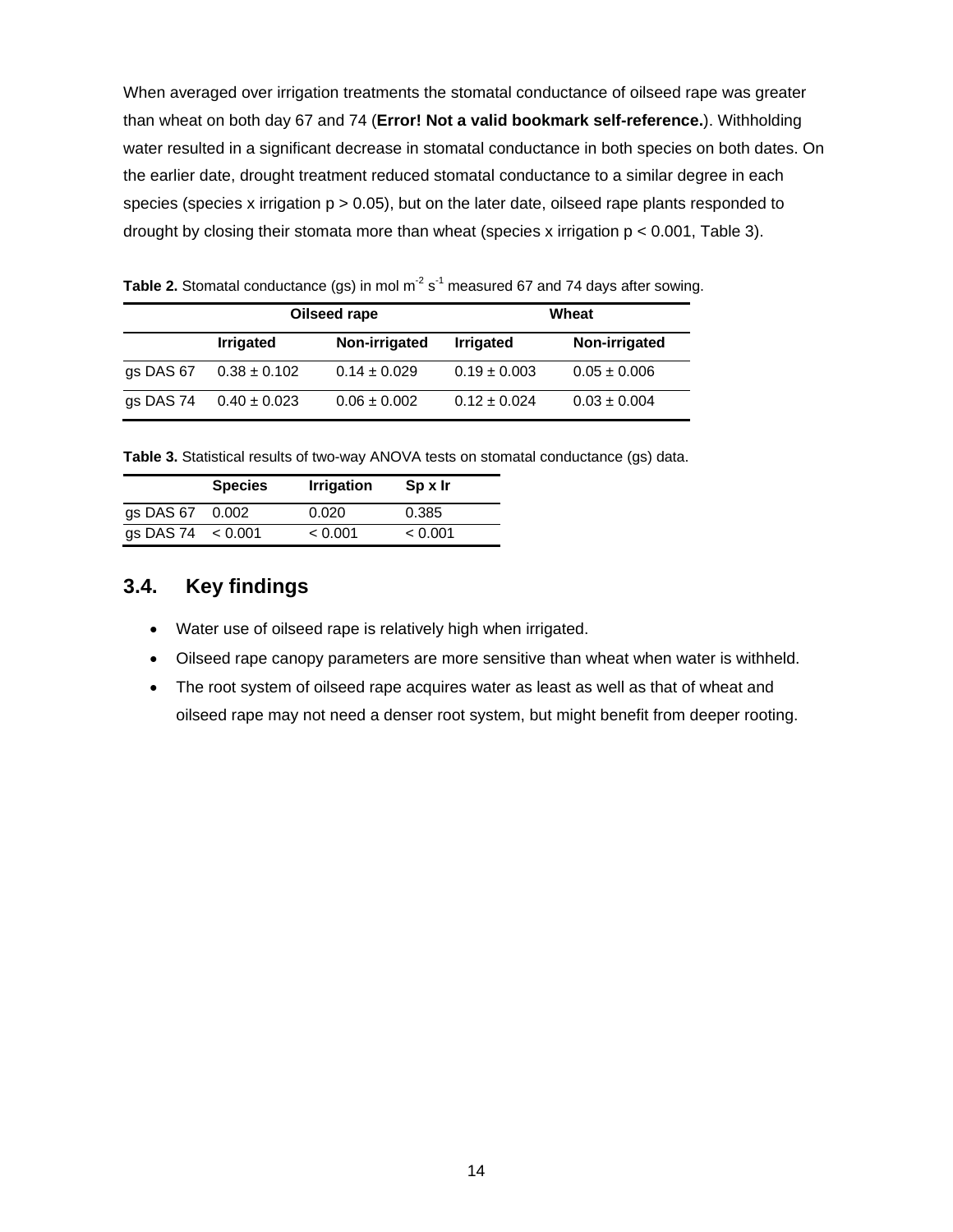# **4. EXPERIMENT 2 – HYDRAULIC CONDUCTIVITY OF THE ROOT SYSTEM**

The objective of experiment in this section was to test whether the roots of oilseed rape roots are more efficient in transporting water than wheat roots.

# **4.1. Experimental design and treatments**

In this experiment, hydraulic conductance of the root system (the ability of roots to transport water) of oilseed rape and wheat were measured using a technique in which pressure was applied to the root system and rate of out flow of water from the stem base was measured.

One spring oilseed rape or spring wheat seed was sown in a polypropylene tube of with a diameter of 32 mm and a depth of 10 cm. The growth medium consisted of a mixture of sharp washed sand and vermiculite. Nutrients, in the form of ten ml half strength Hoagland solution were given weekly (Epstein 1972) and water was supplied every other day to keep the growth medium moist. The hydraulic conductivity was measured when plants had two unfolded leaves and a third unfolding, three weeks after sowing. Plants were cultivated in a controlled climate growth chamber.

## **4.2. Measurements and analyses**

Measurements were made within the period one hour before and one hour after the midpoint of the light period. The shoot was cut just below the first leaves, and the plastic bag including growth medium and root system was placed in the pressure vessel (ELE international ltd., Leighton Buzzard, U.K). The chamber was pressurised to 0.3 MPa and the root system was left for at least twelve minutes for a constant rate of water flow to establish from the cut surface. The water rate of water out flow over a further ten minute period was measured, see Gallardo et al (1996) for a comparable method.

After measurement, the root system was washed from the sand/vermiculite and spread in a transparent dish containing a film of water and scanned with a Régent scanner (LA1600, Epson expression, 836 XL) and analysed with Winrhizo software (Régent, Quebec, Canada). Leaf area was measured with a leaf area meter (LI-COR, Lincoln Nebraska, USA). After scanning, the root system was dried until constant weight and the dry weight determined.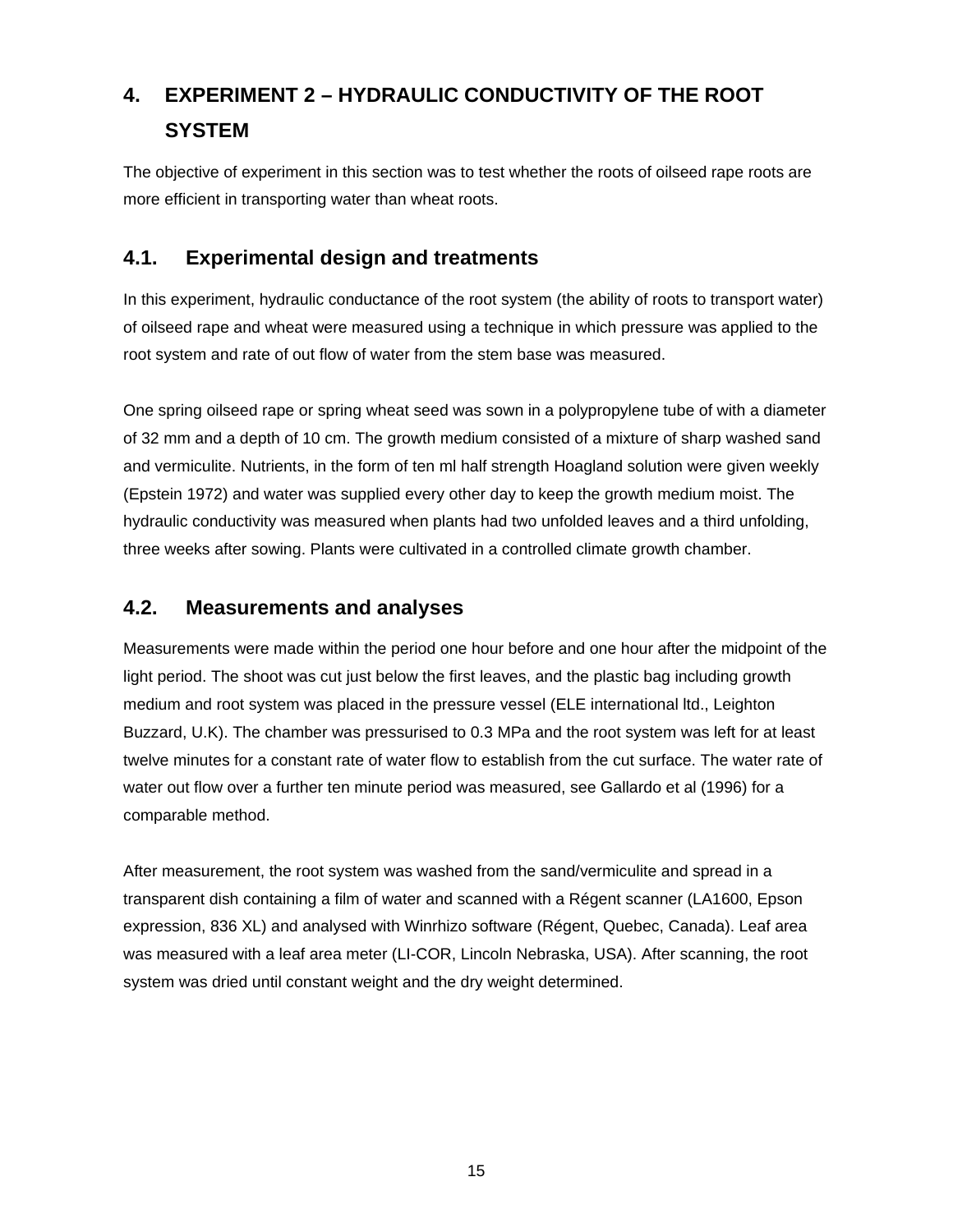# **4.3. Results**

### **4.3.1. Plant characteristics**

Oilseed rape plants were bigger than wheat plants. Spring oilseed rape plants had a significantly greater shoot area and greater root length (Table 8). While the root length per plant was significantly greater for oilseed rape plants, the root surface area did not differ significantly, this was because the wheat roots had a greater diameter; the dry weight of the wheat root system was also significantly greater. Oilseed rape's root length per unit dry weight was about twice that of wheat. The leaf area:root length ratio of oilseed rape plants was greater than that of wheat but not significantly so.

### **4.3.2. Hydraulic conductivity**

On a root area basis, the hydraulic conductance of spring oilseed rape roots was over two times greater than spring wheat (Table 8). The conductance per unit root length was also on average greater for oilseed rape roots, but not significantly so. The whole root system conductance of oilseed rape plants was two and a half times that of wheat plants in both experiments.

| <b>Table 1.</b> Root and shoot parameters of oilseed rape and wheat plants measured for root hydraulic  |
|---------------------------------------------------------------------------------------------------------|
| conductivity, mean of six replicates and sem are given. In the last column the p-value of a Kolmogorov- |
| Smirnov test for difference between oilseed rape and wheat is given.                                    |

|                                                                                          | Oilseed rape      | Wheat              | p-value |
|------------------------------------------------------------------------------------------|-------------------|--------------------|---------|
| Total root system conductance<br>$(ml h^{-1} MPa^{-1})$                                  | $1.02 + 0.114$    | $0.44 \pm 0.078$   | 0.002   |
| Conductivity (ml h <sup>-1</sup> MPa <sup>-1</sup> m <sup>-1</sup> root<br>length)       | $0.080 \pm 0.014$ | $0.057 \pm 0.011$  | 0.223   |
| Conductivity (ml h <sup>-1</sup> MPa <sup>-1</sup> m <sup>-2</sup> root<br>surface area) | $113.1 + 20.0$    | $53.5 \pm 10.6$    | 0.016   |
| Root diameter (mm)                                                                       | $0.224 \pm 0.006$ | $0.328 \pm 0.007$  | 0.002   |
| Shoot DW (g)                                                                             | $0.090 \pm 0.008$ | $0.066 \pm 0.007$  | 0.223   |
| Shoot area $(cm2)$                                                                       | $19.6 \pm 1.2$    | $8.0 \pm 0.2$      | 0.002   |
| Specific root length $(m g-1)$                                                           | $589 \pm 25.0$    | $228 \pm 24.9$     | 0.002   |
| Leaf area/root length $(cm2 m-1)$                                                        | $1.50 \pm 0.132$  | $1.05 \pm 0.0.094$ | 0.069   |

# **4.4. Key findings**

- Oilseed rape roots had a greater ability to transport water than wheat roots.
- Oilseed rape crops may not need as dense a root system as wheat crops to extract all easily available water from the soil.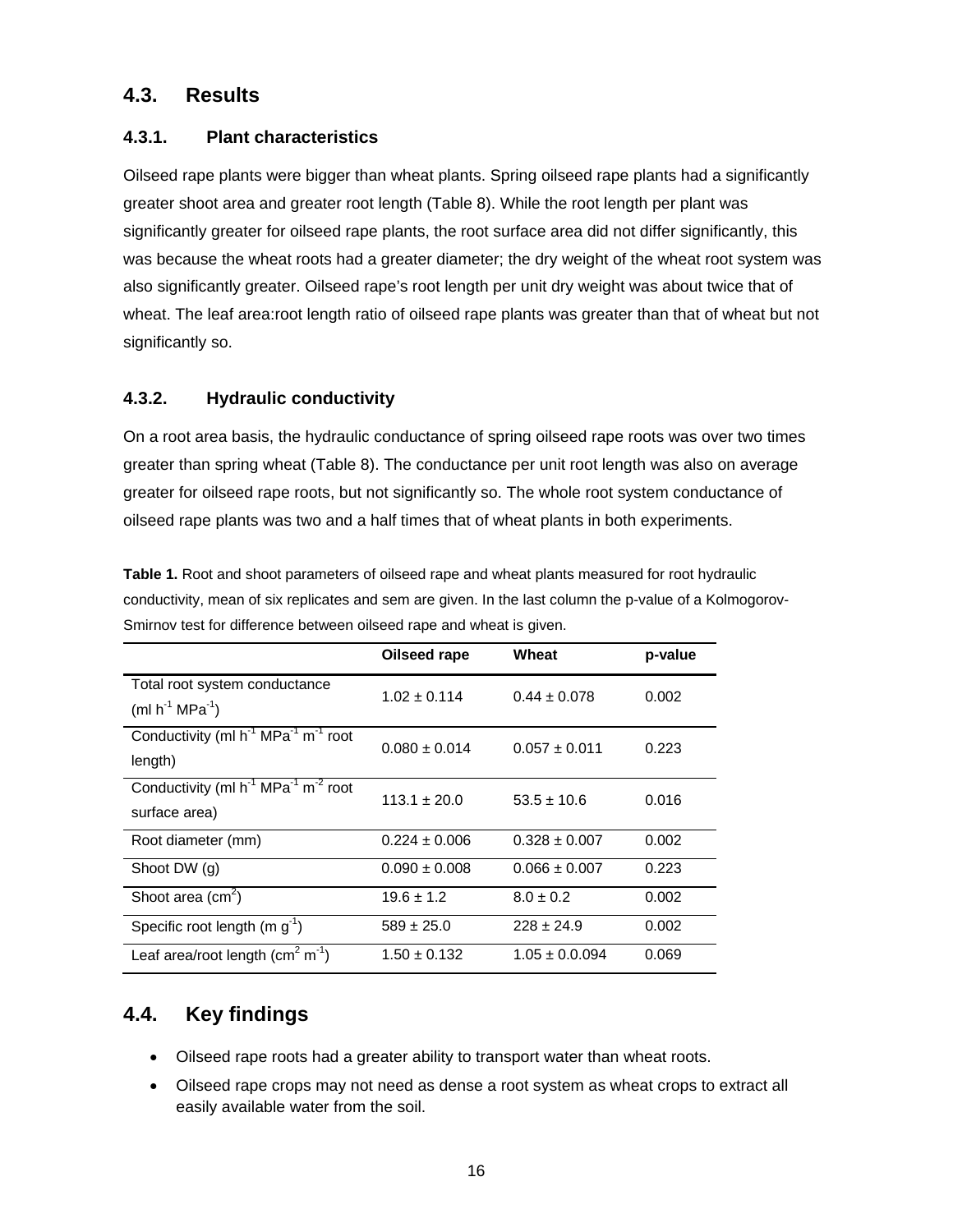# **5. EXPERIMENT 3 – SENSITIVITY TO INCREASED SOIL BULK DENSITY**

The sensitivity of oilseed rape and wheat to soil compaction were compared by measuring the root and shoot parameters in addition to water use of plants growing in a range of soil bulk densities.

# **5.1. Soil and packing regime**

The experiment was laid out in a glasshouse in a randomised block design with five replicates per treatment. Sandy clay loam soil was sieved with a five mm sieve prior to packing into pots. Pots were constructed of polyvinyl chloride pipes, with an inner diameter of 7.6 cm and 50 cm depth. Pots were cut in half lengthwise and bound back together again. This was to facilitate recovery of the soil and root system after harvest. Plants were given water every few days, from the base of the pot, to bring the soil back to field capacity. Mineral nutrients were supplied to give applications equivalent to 120 kg ha<sup>-1</sup> N, 83 kg ha<sup>-1</sup> K and 30 kg ha<sup>-1</sup> S. The bottom 44 cm of each pot was packed with soil to a dry bulk density of 1.1, 1.2, 1.3 or 1.4 g  $\text{cm}^3$ .

## **5.2. Measurements**

The pots were weighed every two to four days to determine plant water use and evaporation of soil water. The stomatal conductance of the youngest expanded leaf was measured with an AP4 porometer (Delta-T devices, Cambridge, UK), on days 12 to 21 after planting.

At harvest, 22 days after planting, the number of leaves, number of tillers (wheat only), shoot projected area and shoot fresh weight were measured. The shoot tissue was dried to constant weight to determine dry weight.

The containers with soil and root systems were kept at 4°C until washing and scanning of roots. The pot was opened length-wise and soaked in a tray of water to soften the soil. The depth of the deepest root was measured and the soil core was cut into four equal parts of 12 cm depth each. The soil was washed from the root system over a five mm and two mm sieve. Roots were placed in a tray of water and scanned with a Régent LA1600 scanner, the images were analysed with Winrhizo software (Régent Instruments Inc, Quebec, Canada).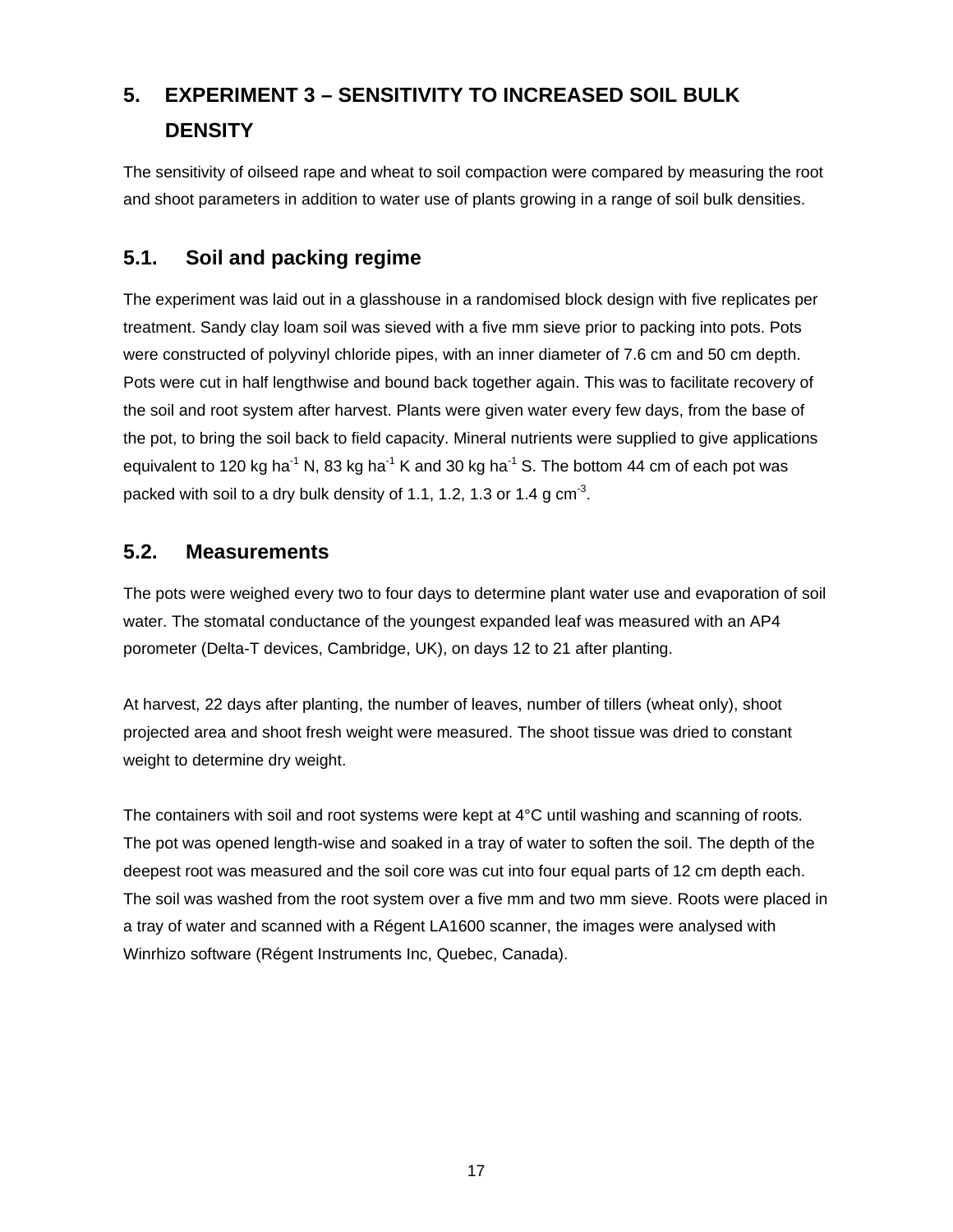# **5.3. Analysis**

To test for the effects of species and the effects of increasing soil bulk density (i.e. soil strength) data were tested with two-way ANOVAs in GenStat (GenStat 11.1 2008, VSN International Ltd, UK). If there was a significant interaction (p < 0.05) of the factors species and bulk density on a parameter, it indicated that the species differed in their in sensitivity to soil bulk density.

## **5.4. Results**

## **5.4.1. Plant growth**

While oilseed rape shoots were larger, oilseed rape root length density, root area, root dry weight and the depth of longest root were not significantly different from wheat when averaged over soil bulk density.

An increase in soil compaction resulted in a significant decrease in total shoot area, shoot dry weight, specific shoot area, root length density, root area and depth of rooting for both species. The average root diameter of oilseed rape plants was not affected by soil compaction, while the root diameter of wheat plants increased with increasing soil compaction (Figure 6). Although total root length at high bulk density was smaller, the root length in the top 12 cm of soil was greater in the 1.4 g  $cm<sup>3</sup>$  treatments than in the less compacted treatments (data not shown).

For almost all parameters the interactions of the factors species and bulk density was not significant, implying that oilseed rape and wheat responded to bulk density in the same way. However, the average root diameter of oilseed rape plants did not respond in a clear pattern to increased soil compaction, while the root diameter of wheat plants increased with increased soil compaction giving a significant species x bulk density interaction ( $p < 0.01$ ) (Figure 6).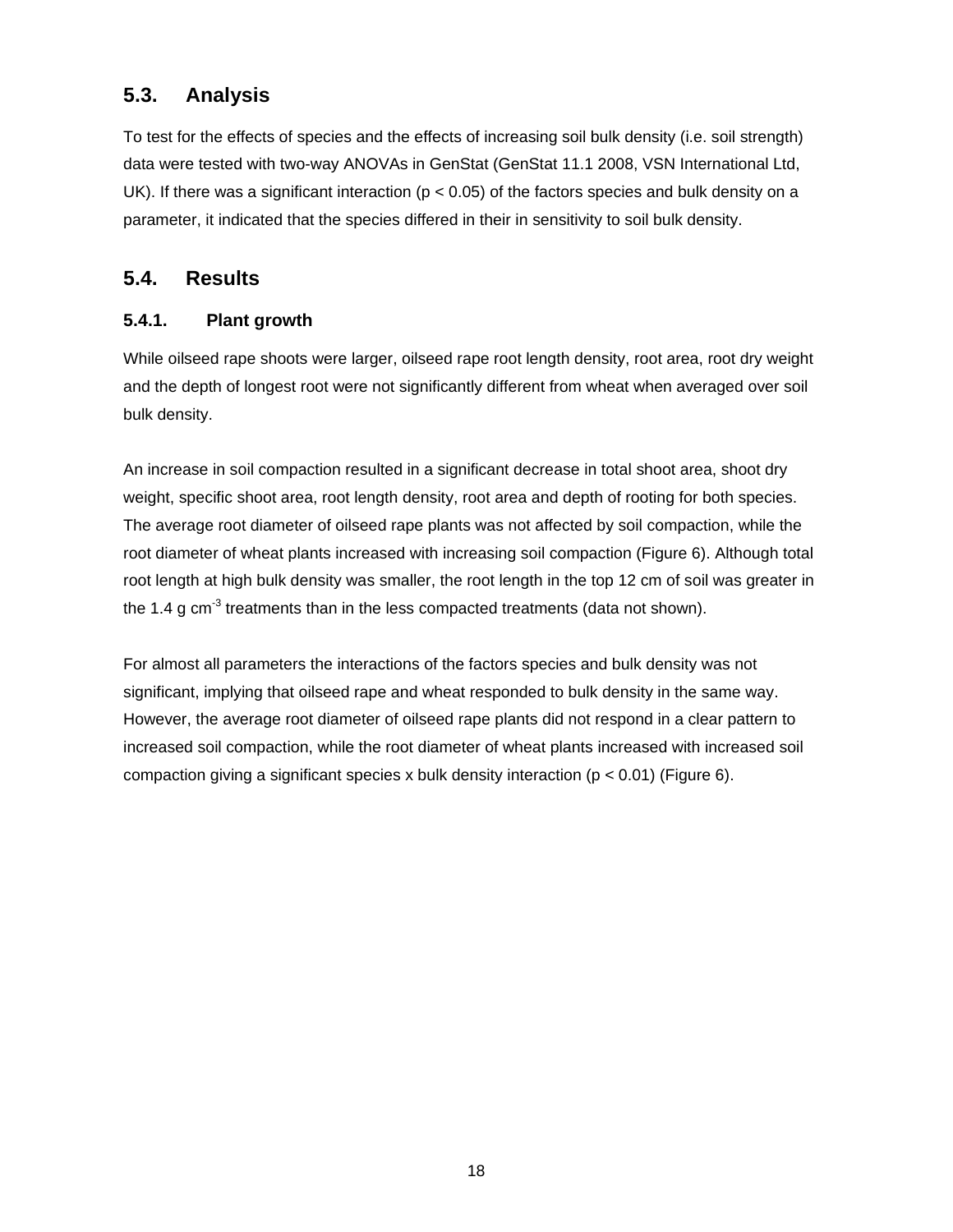

Figure 6. Influence of soil bulk density, varying from 1.1 to 1.4 g cm<sup>-3</sup> (see key), on root and shoot properties of oilseed rape and wheat plants.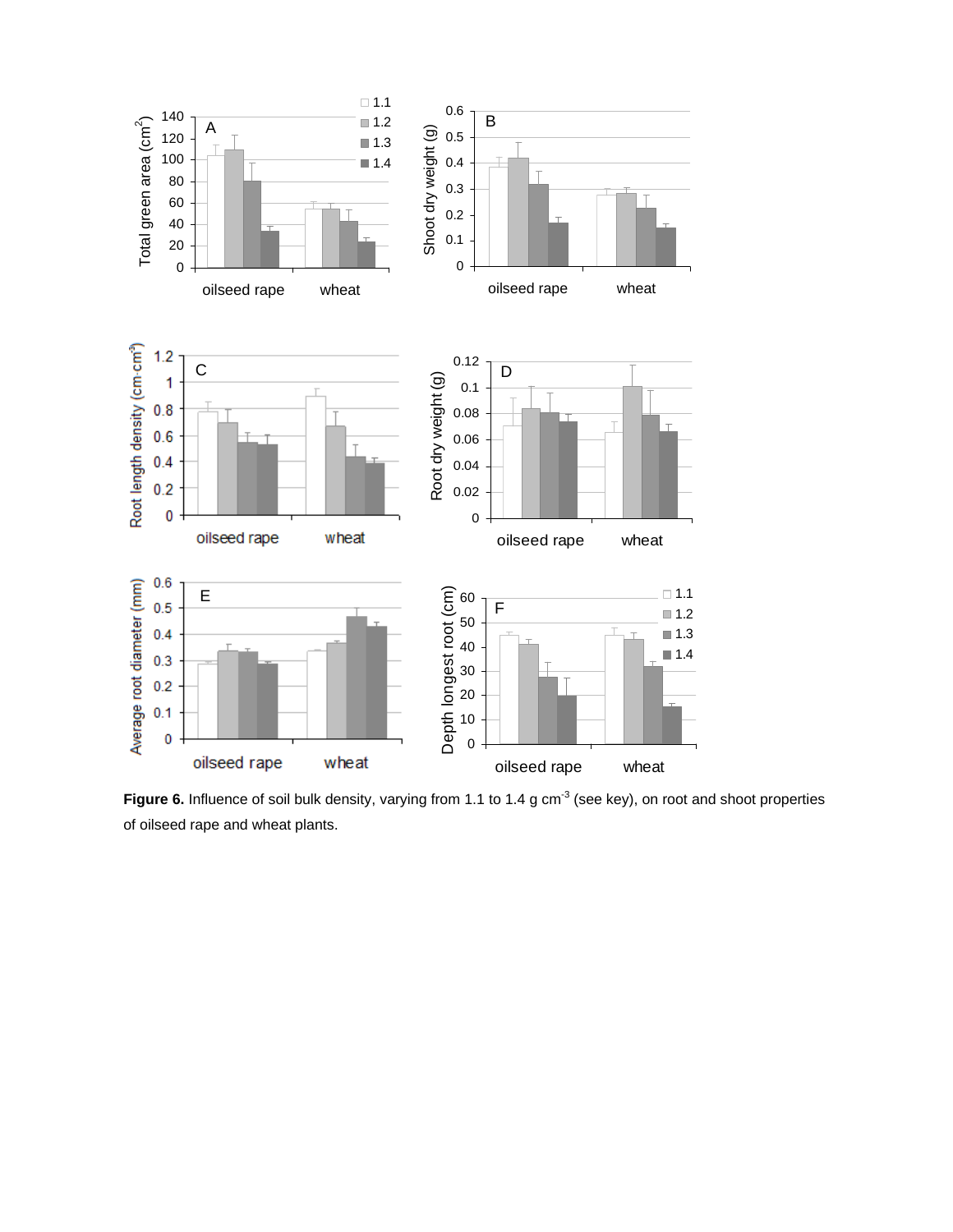| Table 1. Results of two-way ANOVA tests on growth and harvest data, p-values are given for species effect                 |
|---------------------------------------------------------------------------------------------------------------------------|
| (oilseed rape and wheat), soil bulk density effect (1.1 to 1.4 g cm <sup>-3</sup> ) and interaction of those two factors. |

| <b>Parameter</b>              | species | bulk<br>density | interaction |
|-------------------------------|---------|-----------------|-------------|
| Total green area              | < 0.001 | < 0.001         | 0.101       |
| Shoot dry weight              | 0.002   | < 0.001         | 0.452       |
| Root length density           | 0.520   | < 0.001         | 0.429       |
| Root dry weight               | 0.968   | 0.314           | 0.819       |
| Root diameter                 | < 0.001 | < 0.001         | 0.002       |
| Depth longest root            | 0.834   | < 0.001         | 0.737       |
| Specific shoot area (cm2 g-1) | < 0.001 | < 0.001         | 0.252       |

#### **5.4.2. Water use**

The pots that were planted with oilseed rape lost more water by evapotranspiration than pots planted with wheat (Figure 7). Not only was the total evapotranspiration from oilseed rape greater than that wheat, its transpiration rate per plant and per unit root length were also significantly greater when averaged over soil bulk density treatments (Figure 7, Table 10). The water use by plants was affected significantly by soil bulk density, plants growing in more compacted soil transpiring less water in total and at a slower rate (Table 10).



**Figure 7.** The influence of soil bulk density on transpiration and water status of oilseed rape and wheat plants. The error bar depicts sem of five replicates.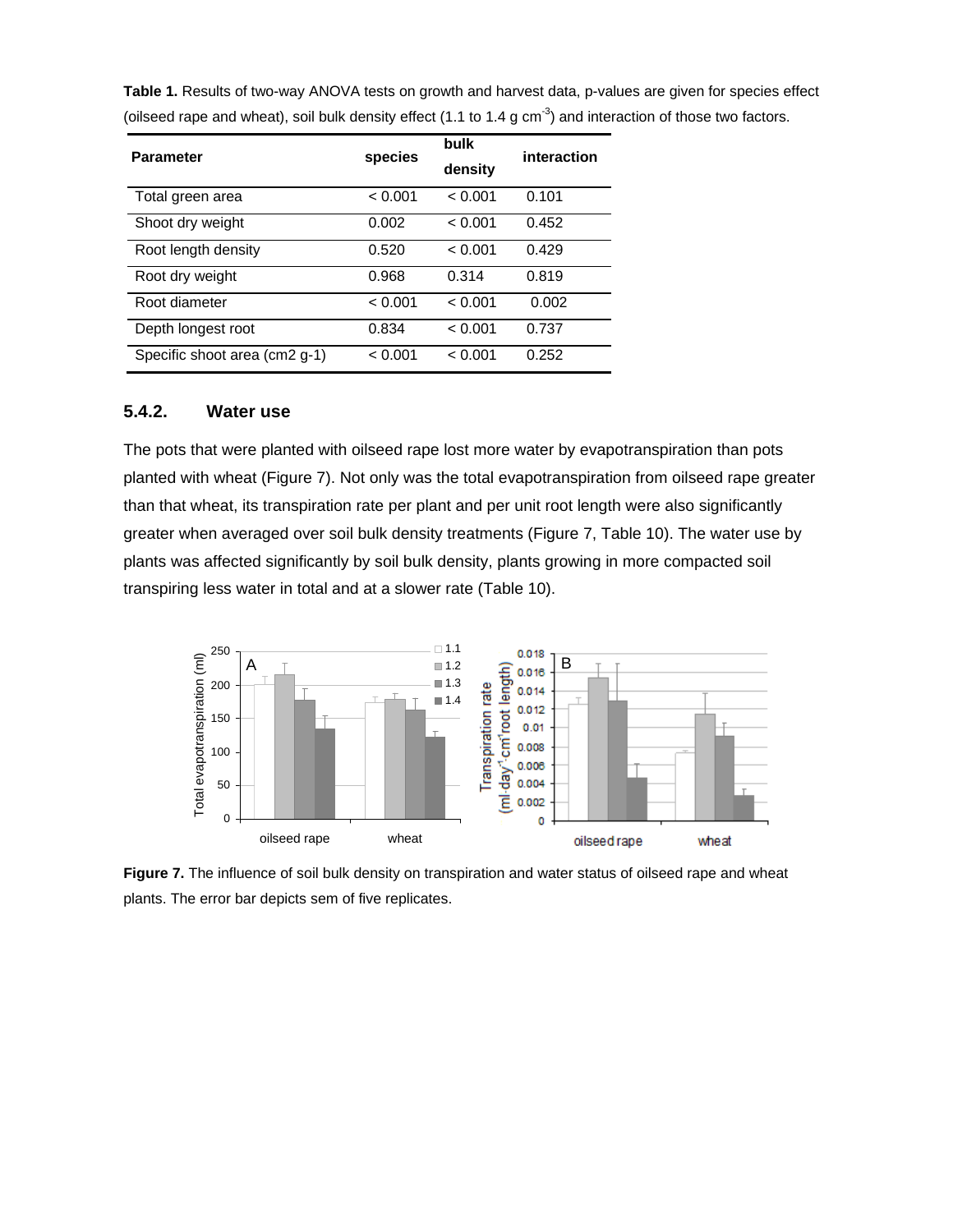**Table 1.** Results of two-way ANOVA tests on water use data in Figure 6, p-values are given for species effect (oilseed rape and wheat), soil bulk density (1.1, 1.2, 1.3 and 1.4 g  $cm^{-3}$ ) effect and the interaction of those two factors.

| <b>Parameter</b>                     | species | bulk density | interaction |
|--------------------------------------|---------|--------------|-------------|
| Cumulative evapotranspiration day 22 | 0.036   | < 0.001      | 0.783       |
| Transpiration rate day 20 to 22:     |         |              |             |
| Per unit root length                 | 0.01    | < 0.001      | 0.862       |

# **5.5. Key findings**

- Both species are affected by soil compaction; compaction resulted in reduction in shoot weight and area and also in total root length.
- Oilseed rape was not significantly more sensitive to increased soil compaction than wheat in this experiment.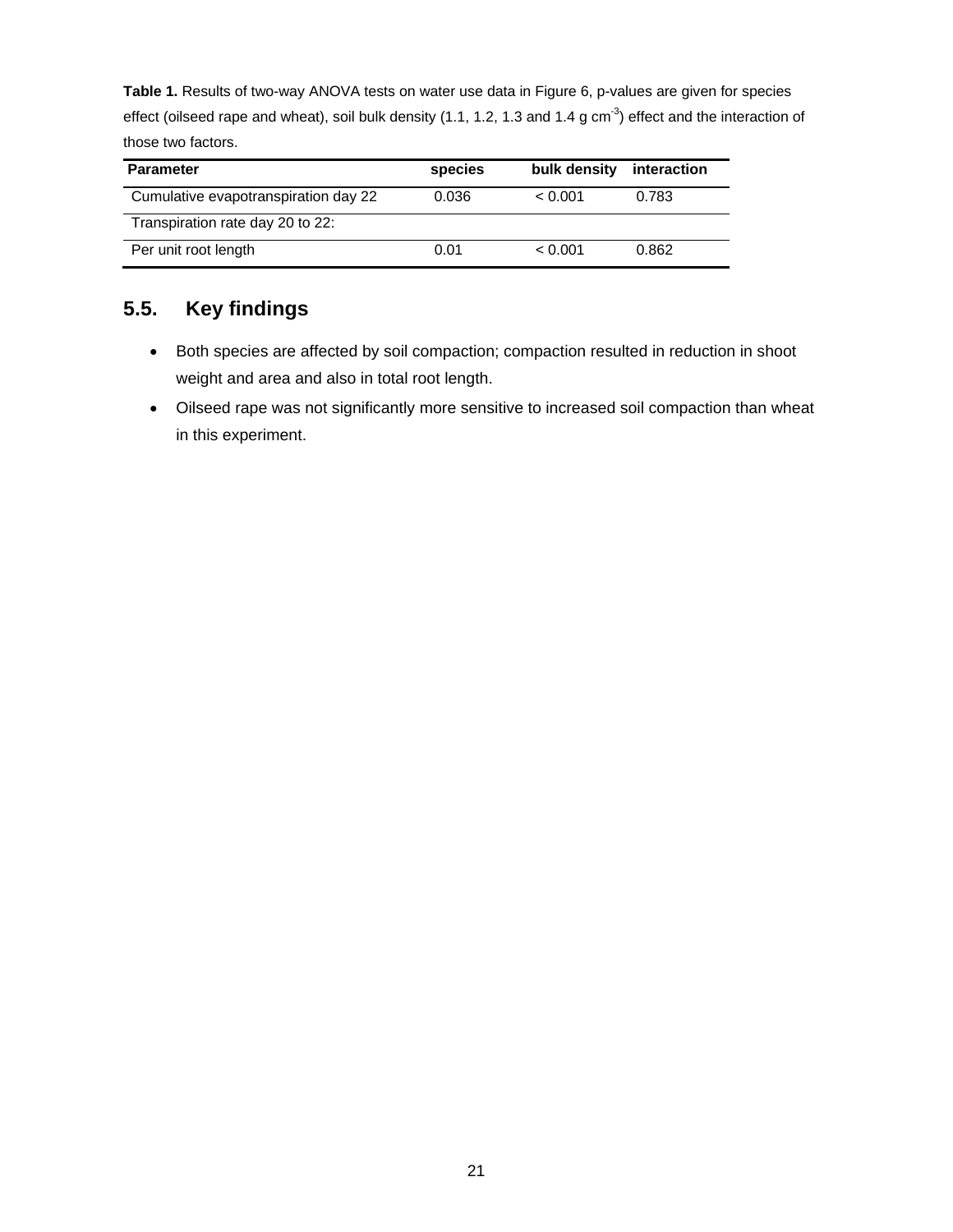# **6. EXPERIMENT 4- SENSITIVITY TO INCREASE IN BULK DENSITY AND SOIL DRYING**

In this experiment the sensitivity of oilseed rape and wheat to increasing soil strength were compared by measuring the relationship between stomatal closure and soil strength.

## **6.1. Plant growth conditions and experimental design**

Details of soil preparation, fertiliser application, soil packing and seed germination are as described in the previous experiment, with the following modifications. Pots were 25 cm high and packed with soil to a depth of 24 cm. Two dry bulk density treatments were prepared, 1.2 and 1.3 g cm<sup>-3</sup>. There was one oilseed rape or wheat seedling per pot.

The experiment was initially laid out in a glasshouse in a randomised complete block design with two plant species (oilseed rape and wheat), two soil bulk densities (1.2 and 1.3 g cm<sup>-3</sup>) and two watering regimes (well watered and non-watered) within each of five blocks. After 24 days, the pots were transferred to a climate controlled growth room, where light intensity at plant height was greater. Pots were weighed every two to four days to determine water use. In the well-watered treatment, water was supplied to restore the soil to field capacity. In the non-watered treatment, water was withheld from day 30 onwards. The treatment was imposed after roots in pots predesignated for both watering regimes had reached the base of the pot. This was to ensure that plants in each treatment had access to water throughout the whole soil depth before soil strength increased as a result of soil drying and thus minimize the possible differences in water use arising from differences in the depth of soil explored.

## **6.2. Plant measurements**

Water use was measured by weighing the pots every two to four days and calculating the weight loss over the time interval. Stomatal conductance (gs) was determined on the youngest completely unfolded leaf with a portable IRGA (ADC-LCA4 Analytical Development Co. Ltd, Hoddesdon, Herts, UK). At harvest (day 43, Dec 22), the shoot area of each plant was measured separately, and for each plant the area of dead (non-green leaves and petioles either still on the plant or shed) and the live (green) parts were measured separately. The shoot area was measured with a LI-3100 leaf area meter (Li-Cor Biosciences, Cambridge, UK). The shoots were dried at 70°C in a fanassisted oven to constant weight and weighed to determine dry weight.

Directly after harvest of the shoots, the pots with soil and root systems were put in a freezer at - 18°C. After soaking overnight, the soil was washed from the roots with a Delta-T root washer (Delta-T Devices Ltd, Cambridge, UK). A subsample of the roots was scanned with a Régent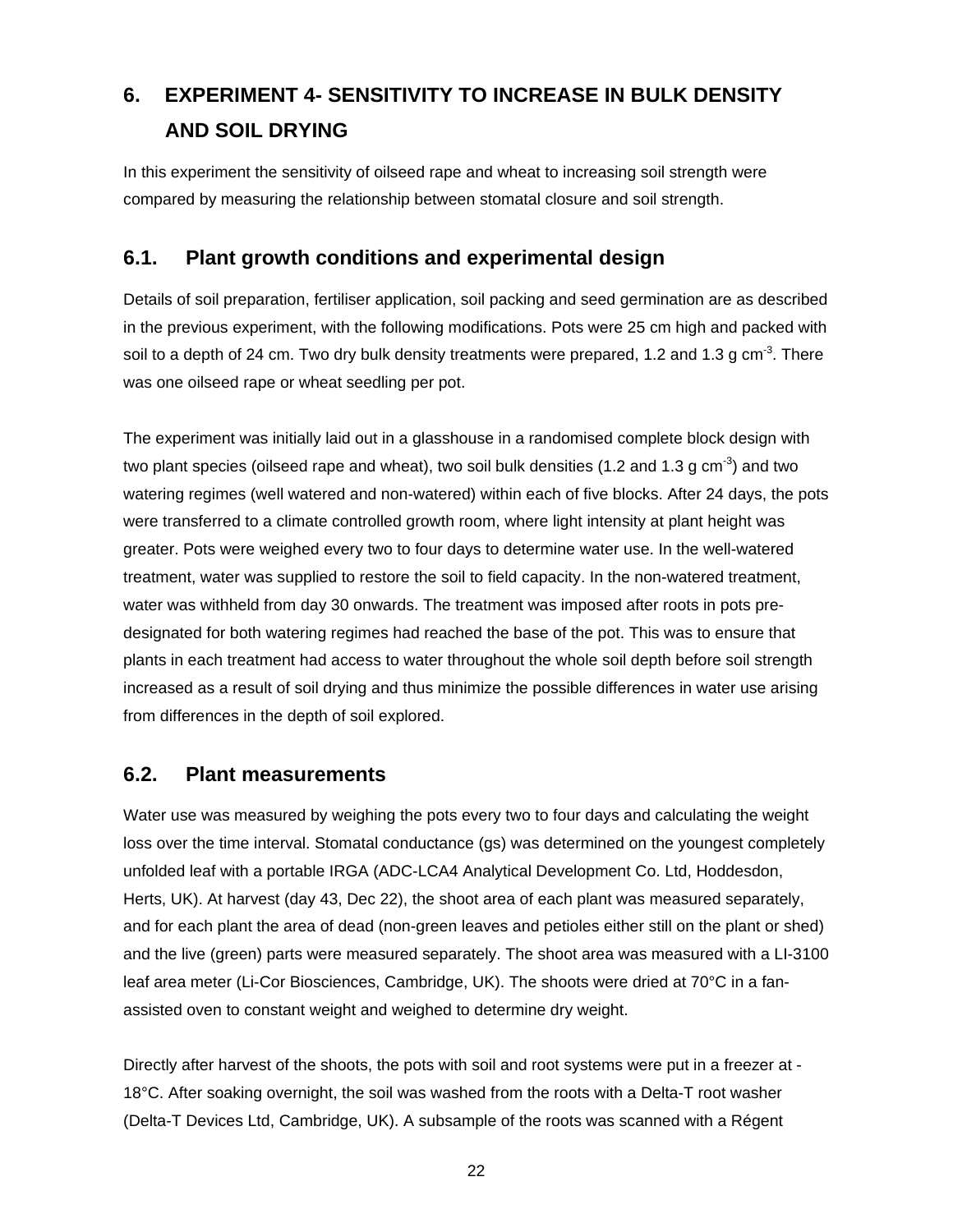LA1600 scanner, the images were analysed with Winrhizo software (Régent Instruments Inc, Quebec, Canada).

# **6.3. Calculations and analysis**

Soil sample rings with a diameter of 5.6 cm and a depth of 4.0 cm were packed with soil to dry bulk densities of 1.2 and 1.3 g cm-3 and put on tension tables at known tension to determine the relationships between soil moisture content, soil matric potential and soil strength. Soil physical properties were measured at the James Hutton Institute (formerly SCRI).

Soil strength was measured on the same cores with a penetrometer with a 1 mm diameter tip after equilibration at potentials of minus 10, 25, 50 and 200 kPa.

To eliminate the influence of time or plant age on stomatal conductance, the stomatal conductance of non-watered plants was expressed as a ratio of that of well-watered plants (referred to as the relative stomatal conductance).

## **6.4. Results**

#### **6.4.1. Soil physical properties**

The relationship between soil volumetric water content (x) and soil strength in MPa (y) is described in Figure 8



Soil volumetric water content

Figure 8. Relationship between soil strength and soil volumetric water (in cm<sup>3</sup> cm<sup>-3</sup>) content of soil at bulk densities of 1.2 g cm<sup>-3</sup> and 1.3 g cm<sup>-3</sup>. Sample size was six and error bars depict standard errors of the mean. The fitted curves are second order polynomials.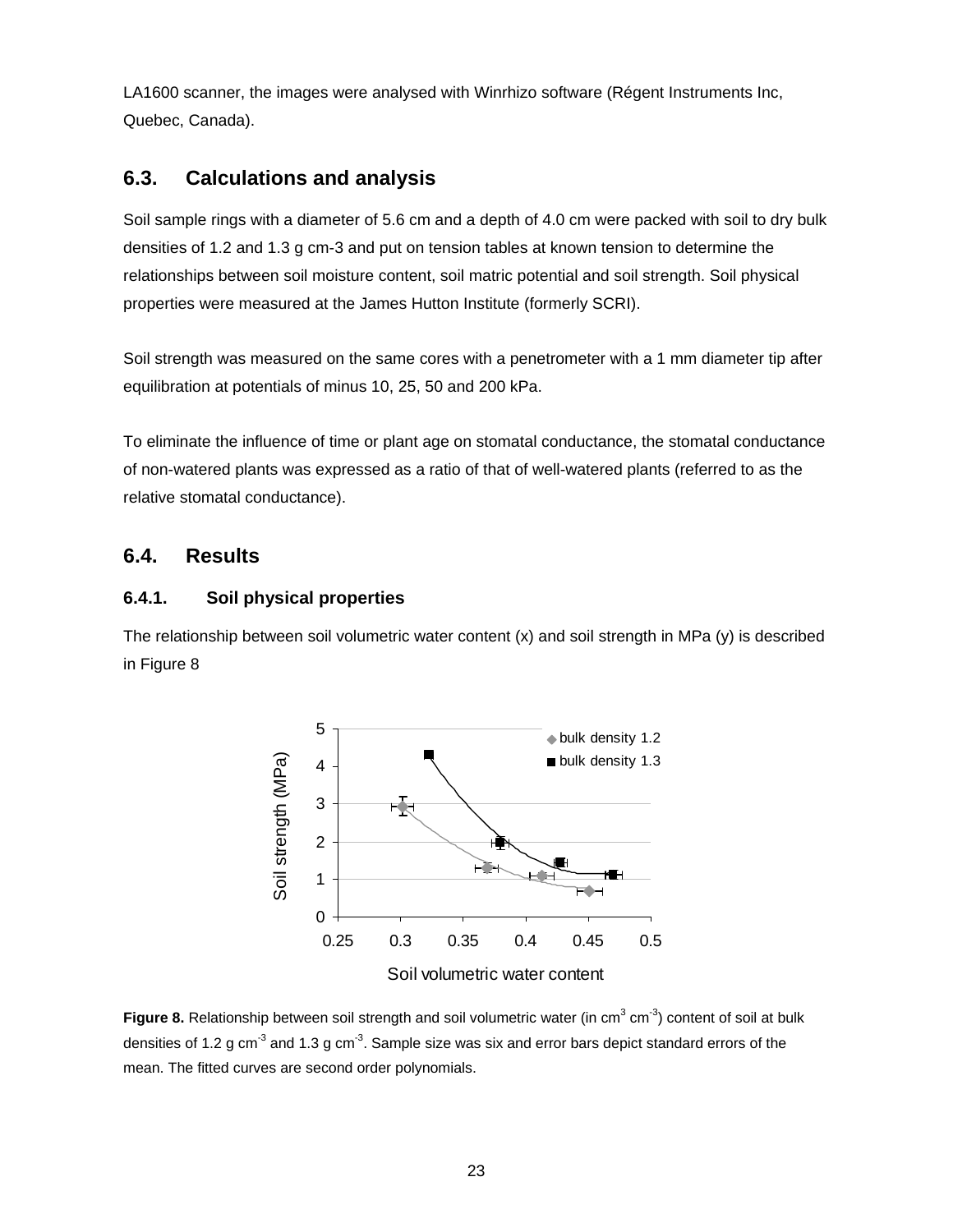#### **6.4.2. Water use and stomatal response**

Stomatal conductance decreased over time for plants in both the non-watered and well-watered treatments. At the start of the experiment, when plants were unstressed, oilseed rape plants had a greater stomatal conductance than wheat plants (ca. 0.4 and 0.3 mol  $m^{-2} s^{-1}$  respectively). The response of the stomatal conductance (gs) of the youngest fully developed leaf of oilseed rape and wheat to increasing soil strength was plotted in Figure 9. Power function curves were fitted to compare the relative gs of oilseed rape and wheat to increasing soil strength.

Both oilseed rape and wheat started reducing their stomatal conductance relative to controls as the soil strength increased. The relative gs of oilseed rape showed a steep initial decline as soil strength increased. In wheat the decline was less pronounced. However, for both species there was a lot of variation not accounted for by the relationship  $(R2 = 0.62$  and 0.25 for rape and wheat respectively).

Relative gs showed little further response to increases in soil strength above 6 MPa. There were no indications that one species began to respond to soil strength earlier than the other (i.e. at a lower threshold soil strength). Above a soil strength of 6 MPa, oilseed rape plants had significantly lower gs ratio than wheat (i.e. they closed their stomata more relative to well-watered controls) (Figure 9).



**Figure 9.** The relationship between the relative stomatal conductance of non-watered plants and soil strength. The stomatal conductance of non-watered plants is expressed as a ratio of the average stomatal conductance of well-watered plants in the same bulk density treatment on the same measurement occasion.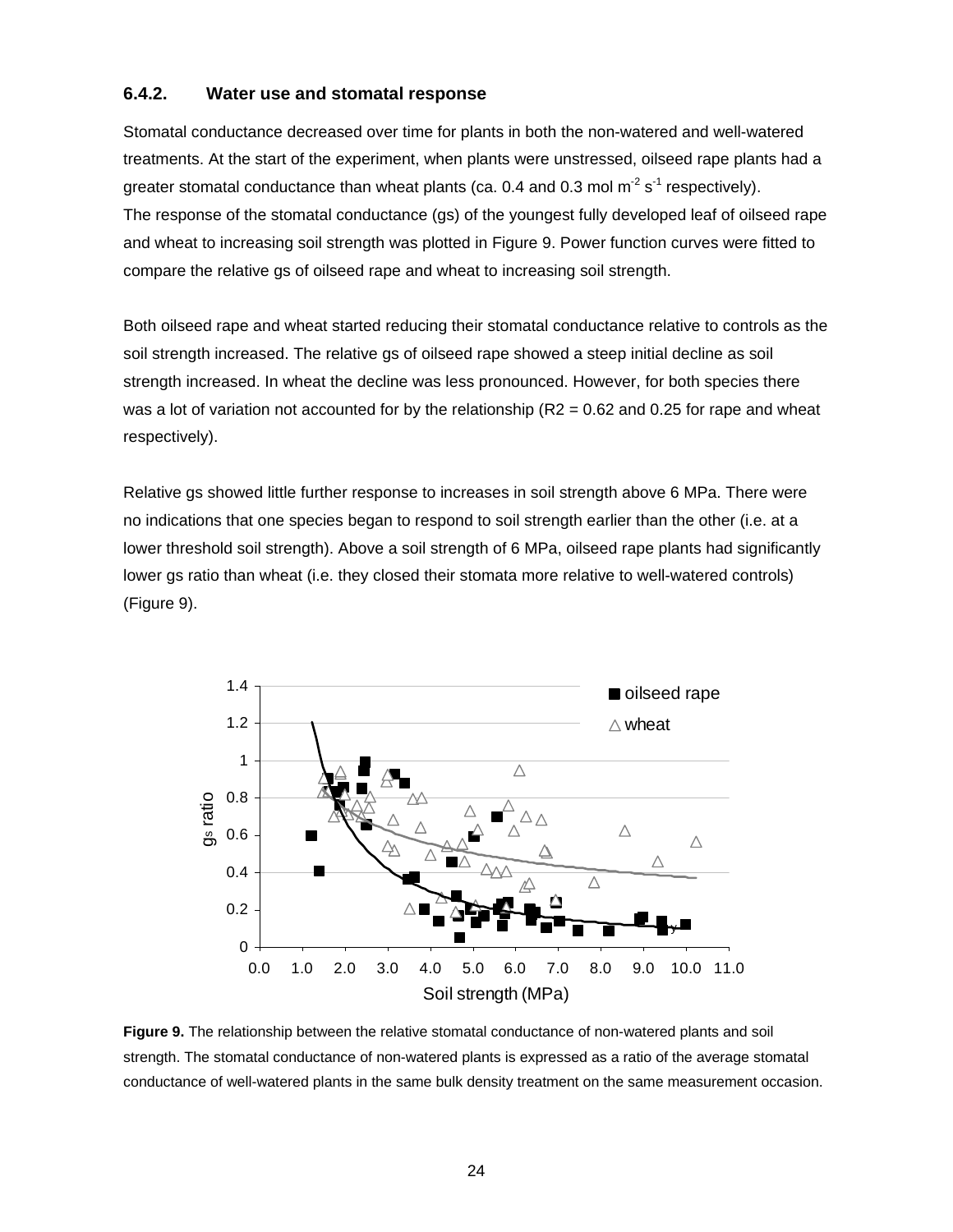

**Figure 10.** Total live (green) shoot area development in time for oilseed rape plants in different treatments.

#### **6.4.3. Effect on other plant parameters**

For both species an increase in soil bulk density from 1.2 to 1.3 g  $cm<sup>-3</sup>$  resulted in a significant decrease in shoot dry weight, total leaf area, root length, root projected area and root dry weight (data not shown). The uptake rates of water per plant and per unit root length were significantly decreased by withholding water in both wheat and oilseed rape. Withholding water at soil bulk density of 1.2 g cm<sup>-3</sup> had a significantly greater effect on dry weight of live leaves than at 1.3 g cm $<sup>3</sup>$ . This trend can also be observed in Figure 11, where the live canopy development of</sup> oilseed plants was plotted. Water use parameters were equally sensitive to soil compaction within the time frame of the experiment.

### **6.5. Key findings**

- At low soil strength oilseed rape had a greater stomatal conductance than wheat.
- As soil strength increased, stomatal conductance decreased to a greater extent in oilseed rape, indicating a more sensitive response.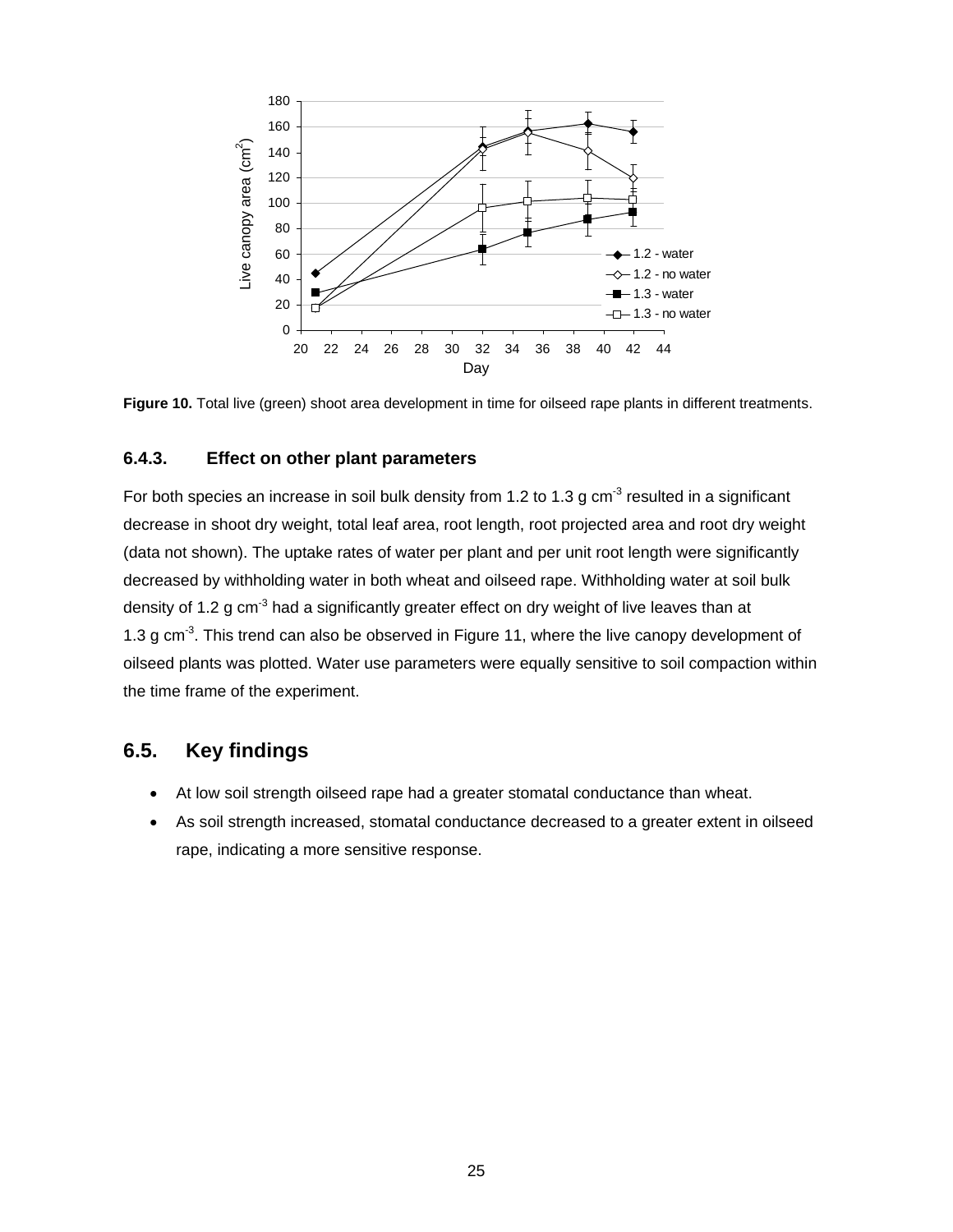# **7. EXPERIMENT 5 – THE ABILITY OF OILSEED RAPE AND WHEAT TO USE BIO-PORES**

Plants often rely on pores to explore the soil and to reach soil and water stored below a plough pan. The ability of oilseed rape and wheat to exploit pores to penetrate hard soil layers was compared in a pot experiment.

# **7.1. Soil and packing regime**

Pots made of polyvinyl chloride pipes. The twelve cm layer of sandy clay loam soil below and above the compacted layer in the centre of the pot was packed to a dry bulk density of 1.1 g cm<sup>-3</sup>. The 5 cm thick compacted layer in the centre had a density of 1.5 g cm<sup>-3</sup>. Initially, the pots consisted of two sections. Firstly the lower five cm of the top the section was packed in two layers of 2.5 cm, to a dry bulk density of 1.5 g cm<sup>-3</sup> using a hydraulic press. With a power drill and a 2 mm drill bit, seven holes (pores) were drilled in an even pattern (see Figure 11) through the compacted layer of half of the number of pots.



**Figure 11.** Location of the seven two mm diameter pores in the cross-section of the compacted layer. Roots that touched the pot edge and roots that were within two mm of the pot edge were counted as 'edge' roots.

## **7.2. Plant growth conditions**

The number of seedlings was thinned down to two per pot, either oilseed rape or wheat. The experiment was laid out as a randomised block design with six replicates within a growth cabinet. The pots were watered from the top on 6, 12, 15 and 20 days after transplantation to bring the soil back up to field capacity, by calculating the loss of weight and re-supplying that amount of water. The experiment was terminated when all plants had lost turgor, as shown by visible wilting, 30 days after transplantation.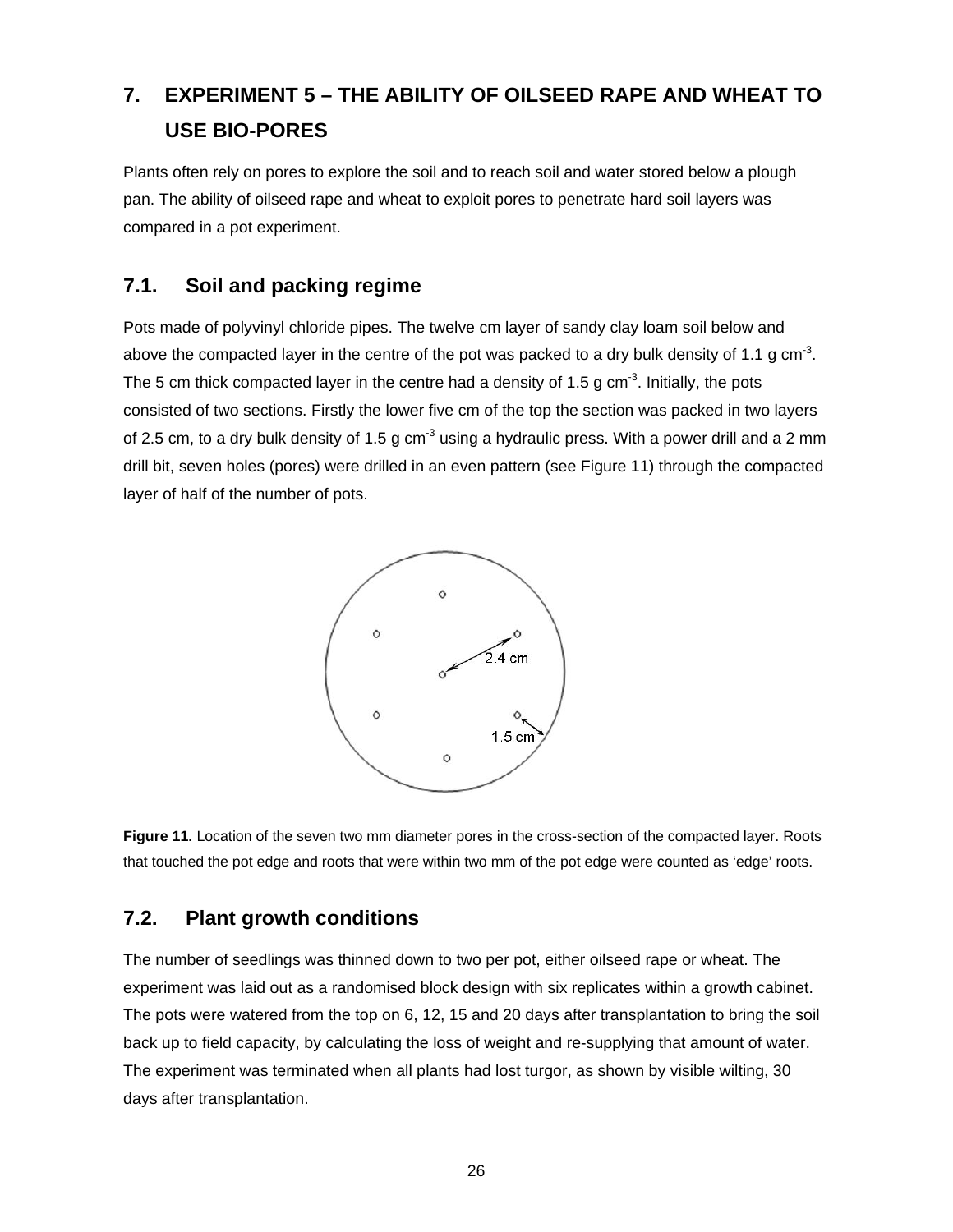# **7.3. Measurements**

Water loss from the soil and hence transpiration rate of the plants was determined by weighing of the pots.

At harvest time, the oilseed rape plants were at growth stage 1.4 to 1.7 (leaf production stage, 4th to 7th leaf exposed) (Letham-Shank-Farm 2010) and the wheat plants were at Zadoks growth stage 2.9 (late tillering) (Zadoks et al. 1974). After harvesting of the shoots, the pots with soil and root systems were frozen at -18°C. Three cross-sections were cut though the frozen pots with an industrial band saw. The first was through loose soil 2.5 cm above the compacted layer (named 'top' from here onwards), the second through the centre of the 5 cm thick compacted layer ('compacted') and the third through loose soil 2.5 cm below the compacted layer ('bottom').

The position of root-ends at the interfaces of the three cross-sections were viewed under a dissection microscope, traced on paper and counted. Additionally, the number of roots directly within two mm of the pot-edge and roots within the two mm pores were recorded. In the control pots, the roots that were in the corresponding area of where pores were situated in the poretreatment were counted.

# **7.4. Results**

### **7.4.1. Number of roots in bottom layer and effect of pores**

Oilseed rape had more roots in the bottom layer and significantly fewer roots in the top layer than wheat. The presence of pores resulted in more roots in the bottom layer, for both oilseed rape and wheat (Figure 12, Table 11).The increase in the number of roots in the bottom layer in the presence of pores was significantly more with oilseed rape plants than wheat ( $p < 0.05$  for species x pore interaction when edge roots excluded (Table 11).

Oilseed rape plants had significantly more roots in the cross-section of the compacted layer (Figure 11, Table 1). The presence of pores increased the number of roots in the compacted layer for both species, but not significantly so  $(p=0.085,$  Table 1). Wheat plants had a greater percentage of roots growing along the edge of the pot than rape (Table 1).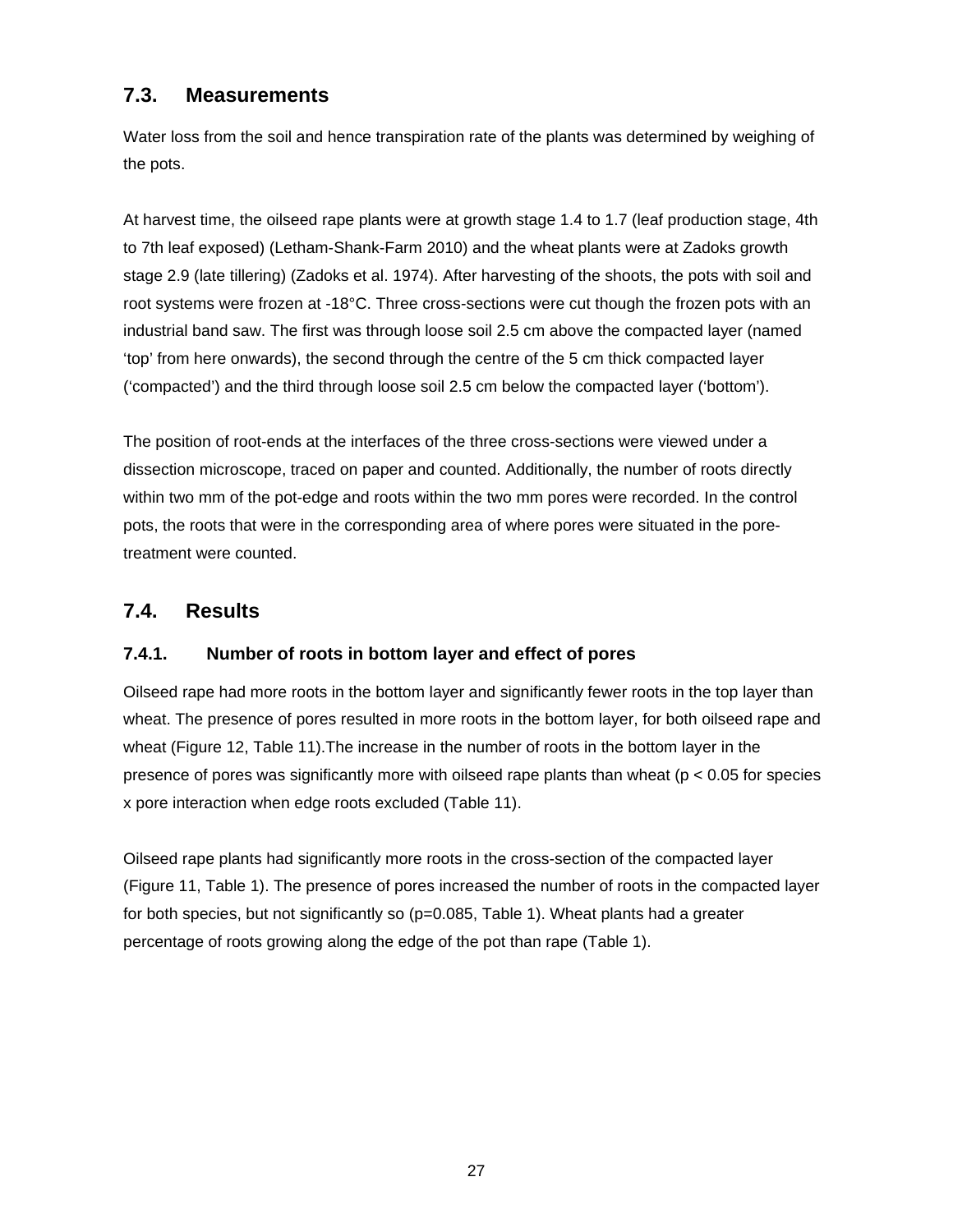

**Figure 12.** The total number of roots in a cross-section of the top, compacted (middle layer) and bottom layer. The roots growing along the edge of the pot were included, mean and sem of four replicates is given.

|                           | parameter     | <b>Species</b> | <b>Pores</b> | <b>Species x</b> |
|---------------------------|---------------|----------------|--------------|------------------|
|                           |               |                |              | pores            |
| All roots                 |               |                |              |                  |
|                           | Top           | 0.056          | 0.582        | 0.076            |
|                           | Compacted     | 0.187          | 0.088        | 0.213            |
|                           | <b>Bottom</b> | 0.002          | 0.005        | 0.148            |
| Roots along edge excluded |               |                |              |                  |
|                           | Top           | 0.04           | 0.518        | 0.061            |
|                           | Compacted     | 0.065          | 0.386        | 0.296            |
|                           | <b>Bottom</b> | < 0.001        | < 0.001      | 0.018            |
| Roots along edge only     |               |                |              |                  |
|                           | Top           | 0.433          | 0.894        | 0.424            |
|                           | Compacted     | 0.640          | 0.028        | 0.210            |
|                           | <b>Bottom</b> | 0.451          | 0.626        | 0.870            |

**Table 1.** Results (p-values) of statistical test testing for effect of species, presence of pores and the interaction of those factors on the number of roots in the cross-section of each layer, data in Figure 12.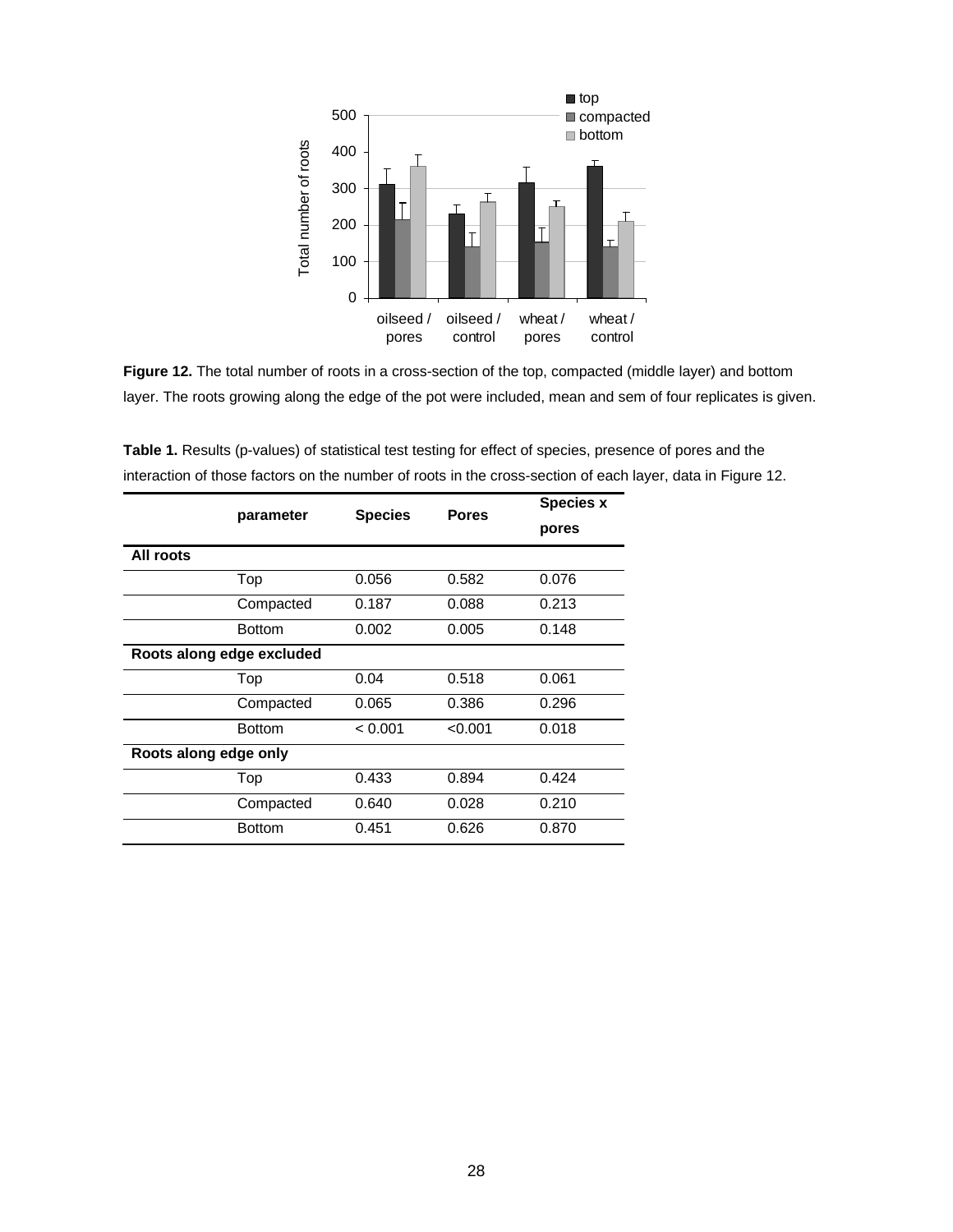

**Figure 13.** Diagram of location of oilseed rape root ends in a cross-section of a compacted layer with pores, pores are highlighted by the drawn circles.

#### **7.4.2. Growth in bio-pores**

Both species had roots growing in the pores. Figure 13 is an example of a root-count template. Here there were roots growing in five out of the seven pores. Oilseed rape had a greater number of roots growing in pores than wheat, both in absolute and relative terms (Figure 14). Almost 19% of oilseed rape roots in the compacted layer (roots growing along the edge were excluded from the count) were situated in pores, while for wheat this was only 10%. In the control treatments 2.6% and 1.5% of the total number of roots for oilseed rape and wheat respectively were situated in the areas where pores were drilled in the corresponding pore-treatment (Figure 1).

For both species a large number of roots were found in the compacted layer not associated with pores, indicating that roots of rape and wheat were able to grow into this dense layer (Figure 13).



**Figure 1.** The number of roots in pores, or the in the corresponding area in control pots, mean of six replicates, vertical errors bars represent sem.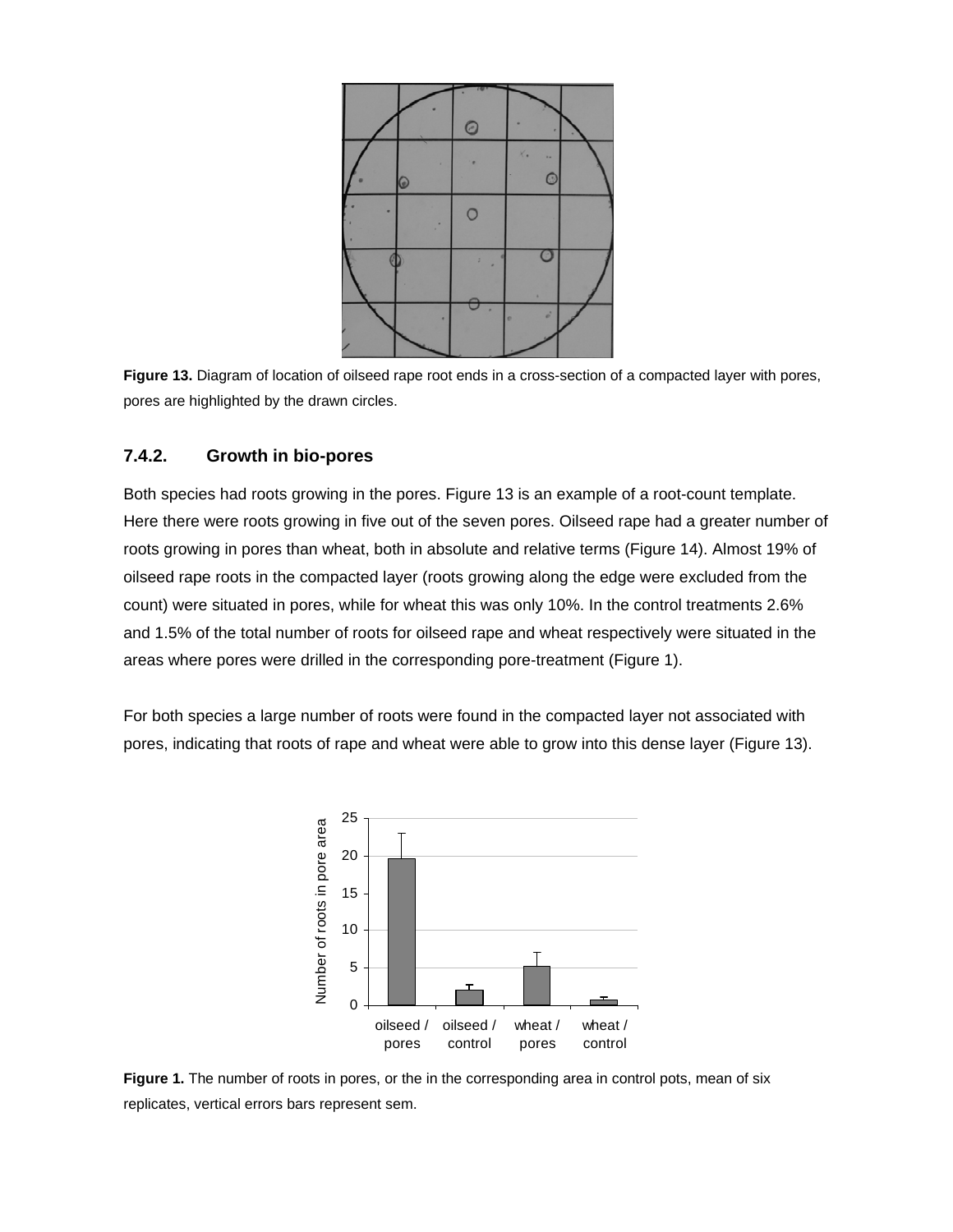|                                        | species | pores   | <b>Species x pores</b> |
|----------------------------------------|---------|---------|------------------------|
| Total root count (excl. roots at edge) | 0.001   | 0.085   | 0.317                  |
| % of roots along edge of pot           | 0.001   | 0.535   | 0.943                  |
| Number of roots in pores               | 0.002   | < 0.001 | 0.008                  |

**Table 1.** Results (p-values) of two-way ANOVA testing for the effects of species and pores on the number of roots in the compacted layer and in the pores (six replicates), also see Figure 14.

Oilseed rape plants had a greater shoot dry weight than wheat plants and the presence of pores had no significant effect on shoot dry weight (Table 2, 14). Oilseed rape plants had a significantly greater live shoot area and the area of dead leaves was also significantly greater than that of wheat. The plants in the control treatments had a significantly greater shoot area than the plants in treatment with pores when averaged across species. The area of dead canopy was significantly greater in treatments with pores, regardless of species. There were no significant species x pore interactions in any of these plant characteristics indicating that the oilseed rape and wheat responded in the same way to the presence of pores.

**Table 2.** Plant properties at the end of the experiment, 30 days after transplanting. Values are means per plant of six replicate pots and sem.

|                                         | Oilseed rape     |                 | Wheat            |                  |  |
|-----------------------------------------|------------------|-----------------|------------------|------------------|--|
|                                         | pores            | control         | pores            | control          |  |
| Dry weight shoot (g)                    | 2.06             | $2.09 + 0.081$  | $1.91 + 0.060$   | $1.95 + 0.057$   |  |
|                                         | ±0.032           |                 |                  |                  |  |
| Number of unfolded leaves               | $5.4 \pm 0.24$   | $4.9 \pm 0.08$  |                  |                  |  |
| Number of tillers per plant             |                  |                 | $15.1 \pm 1.06$  | $17.0 \pm 0.89$  |  |
| Live plant shoot area $(cm2)$           | $181.7 \pm 4.68$ | $194.7 + 5.95$  | $171.2 \pm 2.45$ | $184.3 \pm 3.76$ |  |
| Total shoot area $\text{(cm}^2\text{)}$ | $224.8 + 4.84$   | $227.8 + 5.34$  | $193.4 \pm 1.28$ | $203.3 + 4.43$   |  |
| Dead shoot area $(cm2)$                 | $43.2 \pm 1.25$  | $33.2 \pm 4.56$ | $22.2 \pm 3.35$  | $19.0 \pm 1.28$  |  |
| Percentage dead area                    | $19.5 \pm 0.69$  | $14.2 + 1.91$   | $11.5 + 1.60$    | $9.6 + 0.44$     |  |
| (cm <sup>2</sup> )                      |                  |                 |                  |                  |  |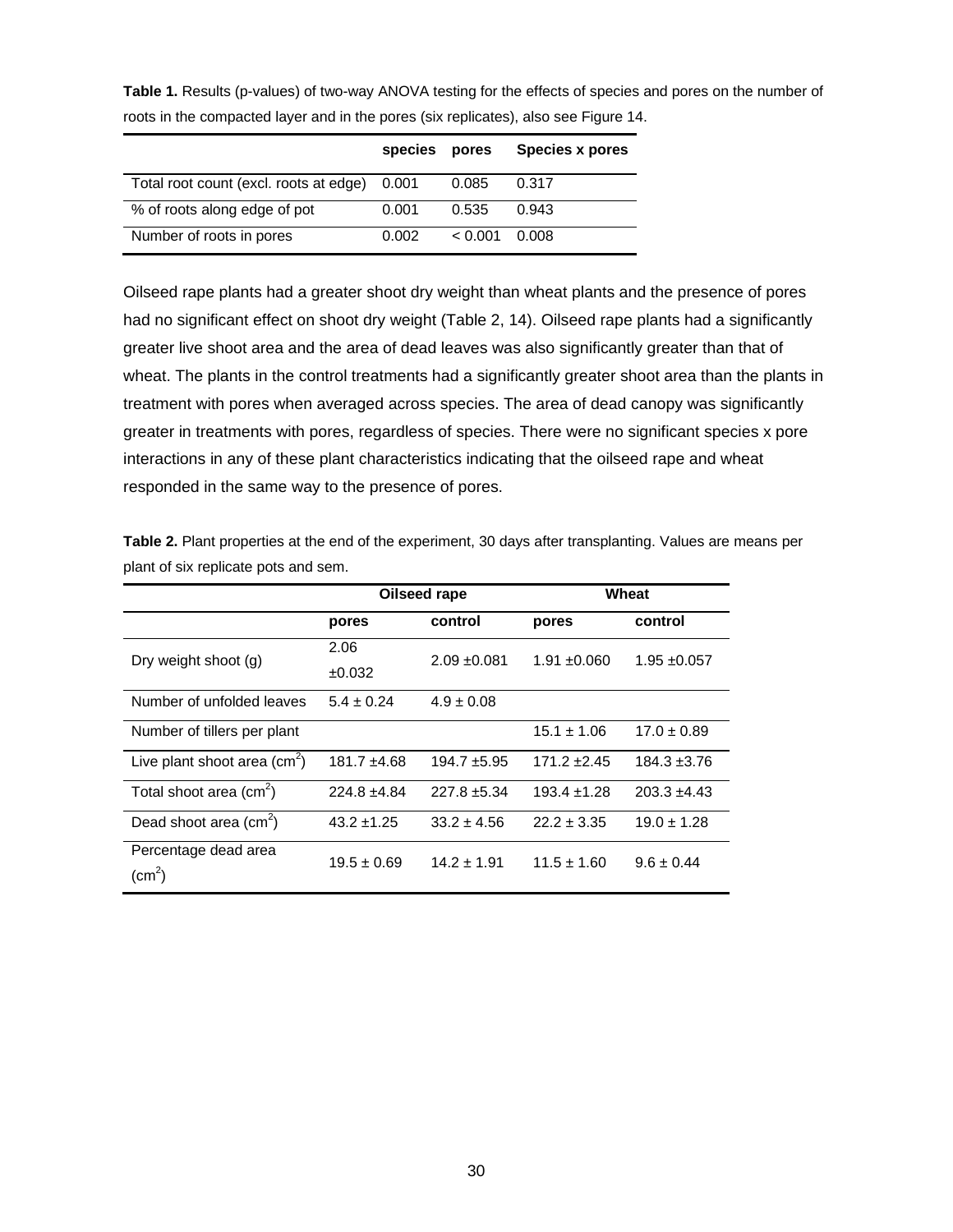**Table 3.** Results of statistical tests (p-values two-way ANOVA) on harvest data of oilseed rape and wheat plants, Data in Table 2.

| <b>P-values</b>                               | species | pores | Species x pores |
|-----------------------------------------------|---------|-------|-----------------|
| Dry weight shoot                              | 0.003   | 0.488 | 0.907           |
| Number of unfolded leaves (oilseed rape only) |         | 0.076 |                 |
| Number of tillers per plant (wheat only)      |         | 0.434 |                 |
| Live plant shoot area                         | 0.036   | 0.011 | 0.989           |
| Total shoot area                              | < 0.001 | 0.173 | 0.415           |
| Dead shoot area                               | < 0.001 | 0.029 | 0.232           |
| Percentage dead area                          | < 0.001 | 0.013 | 0.209           |

# **7.5. Key findings**

- Presence of pores in the hard layer led to a significant increase in number of roots in the deeper soil for both species.
- Oilseed rape had more roots growing in pores and its number of roots in the bottom layer was more increased. This suggests that oilseed rape is better able to exploit soil pores than wheat.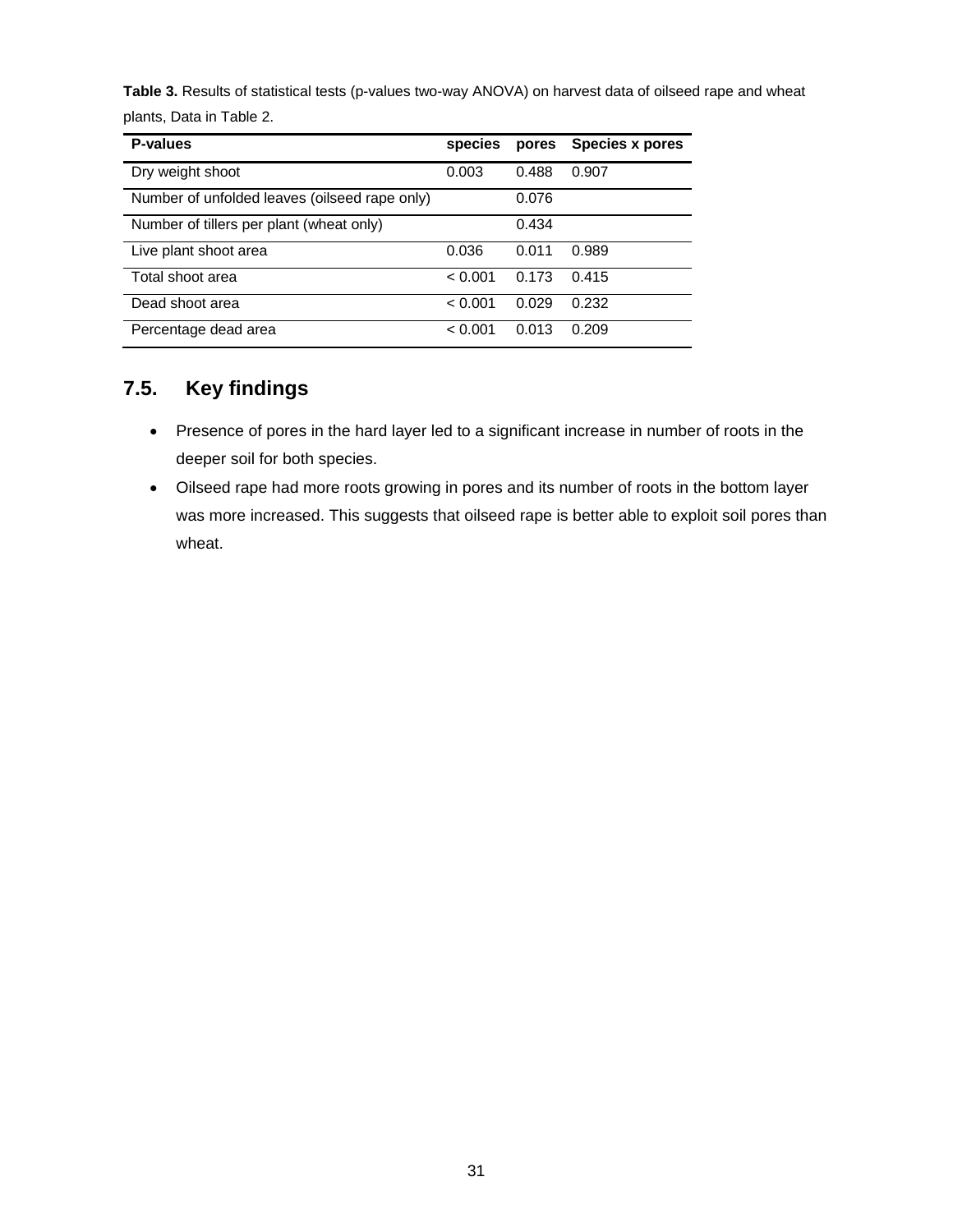### **8. DISCUSSION AND CONCLUSIONS**

### **8.1. Different strategies of water use by oilseed rape and wheat**

When grown as individual plants or small populations, oilseed rape transpired at a faster rate than wheat when supplies of water were unlimited. This was found consistently across experiments incorporating plants at different growth stages and under different growth conditions (open-sided and closed glasshouses and controlled environment chambers). However, when the supply of water was restricted and the soil allowed to dry oilseed rape responded more sensitively than wheat. Stomata closed more rapidly as the soil dried and soil strength increased (Experiment 1 and 4) and where the duration of the experiment was long enough (Experiment 1), there was a greater reduction in growth relative to irrigated plants than was found in wheat. Thus, oilseed rape may be considered to be profligate in its use of water when the supply is ample, but more conservative than wheat when confronted with a restricted supply. Wheat by contrast appears to be less wasteful in its use of water when the supply is unrestricted, but also less sensitive to soil drying. Stomatal conductance was less responsive to changes in soil water content and soil strength and water appeared to be accessed from deeper soil layers sooner than by oilseed rape. Wheat may also allocate more energy to reproduction in response to water stress, since its ear dry weight was hardly reduced in non-irrigated treatments, while oilseed rape pod dry weight was halved (Experiment 1).

Oilseed rape can be seen as having an opportunist strategy of water use. When water is readily available its high stomatal conductance will permit high rates of photosynthesis, but at the expense of a high transpiration rate and large total water use and thus low WUE (Experiments 1, 2 and 4).

As the soils dries, closure of stomata and conservation of water could allow the plant to survive and complete its lifecycle, but at the expense of growth and yield. There was evidence that stomatal conductance was reduced (transpiration rate reduced below the potential rate) at a lower soil moisture deficit than in wheat (Experiment 1). Relative to oilseed rape, wheat is perhaps better-adapted to normal field conditions and slight water limitation by metering out finite supplies of water for longer through the season, but cannot profit as well from extremely fortunate conditions. Thus wheat may have a safer strategy which enables it to survive in adverse conditions and suffer less yield loss.

Oilseed rape was found to have a greater root hydraulic conductivity than wheat, at least when water supplies were unlimited (Experiment 2), facilitating higher rates of inflow per unit root length. Other aspects of the physiology of oilseed rape are consistent with the apparent opportunistic strategy of water use by this species. From the literature it is known that oilseed rape has a limited capacity for osmotic adjustment and this may contribute to the sensitivity of pod growth and

32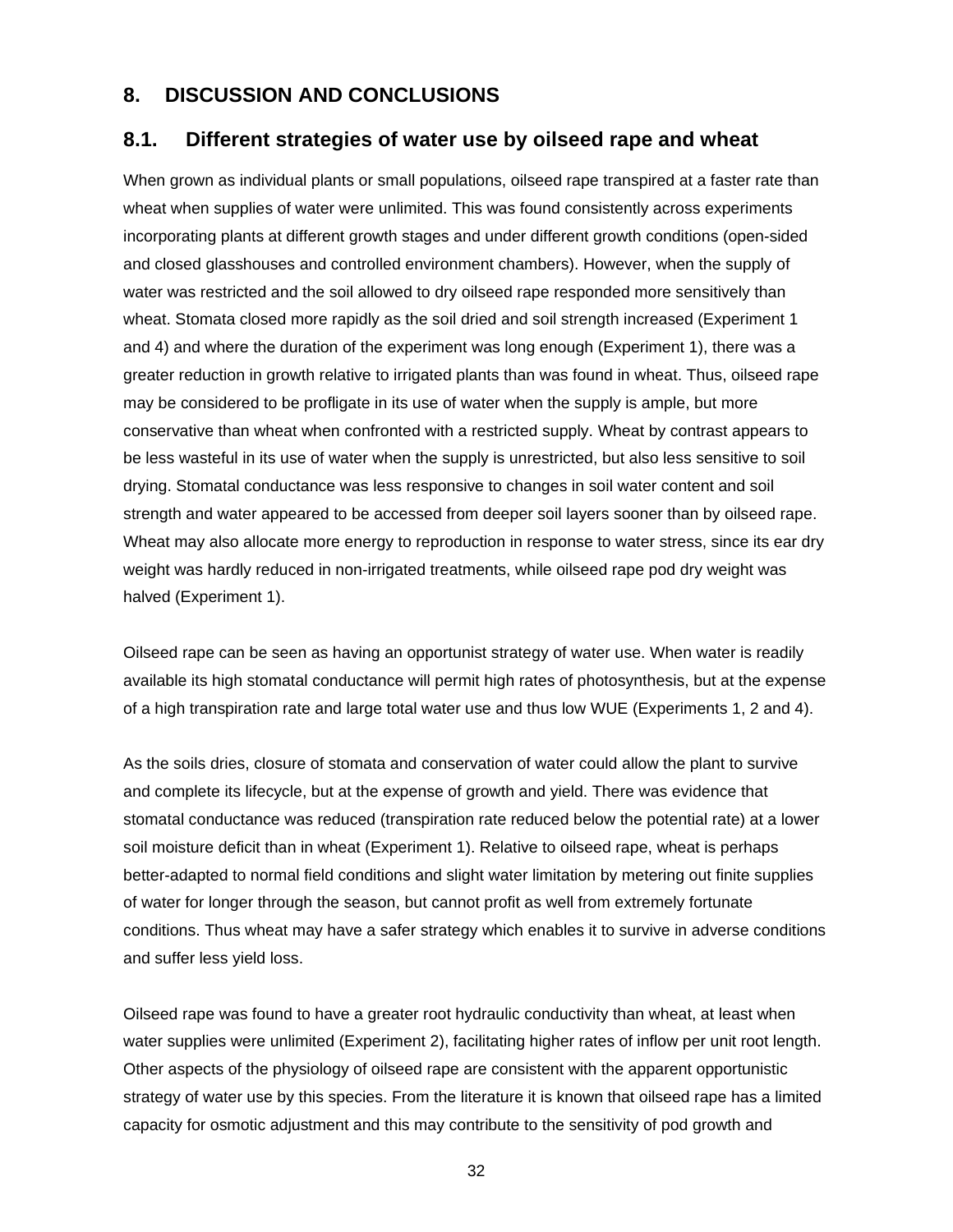development to drought (Jensen et al. 1996). Most plants are able to osmotically adjust to some degree by accumulating solutes, mainly sugars, organic acids and ions and thereby keep cells turgid for longer as tissue water potential declines. The maintenance of turgor ensures continuation of cell elongation and division and also of keeping stomata open (Taiz and Zeiger 1998). Wheat, on the other hand, is a relatively good adjuster (Cutforth et al. 2009), which could have contributed to the less severe reduction in canopy area of wheat when water was withheld in the lysimeter experiment in Experiment 1. Osmotic adjustment could have caused the leaves of wheat to remain turgid when water supply was limited and facilitate leaf expansion.

## **8.2. Root growth and response to soil physical conditions**

Although water stress (low soil water potential) is the most intensively researched physical stress to root growth, field data show that it alone may not be the critical factor. Additional factors including lack of oxygen and mechanical impedance, may all act on the roots in combination or sequence with water potential as the soil water content or soil structure change (Whitmore and Whalley 2009). In tilled and untilled soil, soil strength (mechanical impedance) appeared to be the main soil physical factor controlling root growth of oat plants (Ehlers et al. 1983). Soil strength varied predominantly via changes in soil water content and, in this experiment, bulk density seemed to be of minor importance for root growth.

In the current project, uniform soil compaction reduced total root length and altered its distribution down the soil profile to a similar extent in both oilseed rape and wheat (Experiment 3). In each case compaction led to a shallower root system as reported for field grown plants.

In the relatively loose well watered soil in Experiment 1, oilseed rape was able to generate root length densities deep in the subsoil (70-80 cm) equivalent to those of wheat. Differences were observed in the temporal and spatial pattern of water extraction by oilseed rape and wheat when grown on stored water. Oilseed rape extracted water from each soil layer later than wheat, but at a faster rate so that all the available water was extracted by about the same time (Experiment 1, data not shown).

However, field soils are not uniform in structure or in the availability of water and nutrients. Plasticity of root growth and physiological activity is mechanism that enables plants to acquire resources from heterogeneous soil. Experiment 5 provided evidence that oilseed rape may also be better able to exploit spatial variation in soil structure. When a compacted layer was present in the soil, analogous to a plough pan in the field, oilseed rape benefited more from artificial bio-pores in the layer than wheat. Oilseed rape had a greater number of roots growing in the pores and more roots growing in the soil layer below the compacted layer. In this experiment, there was little benefit in terms of water extraction from having these extra roots in the subsoil, but the experiment was of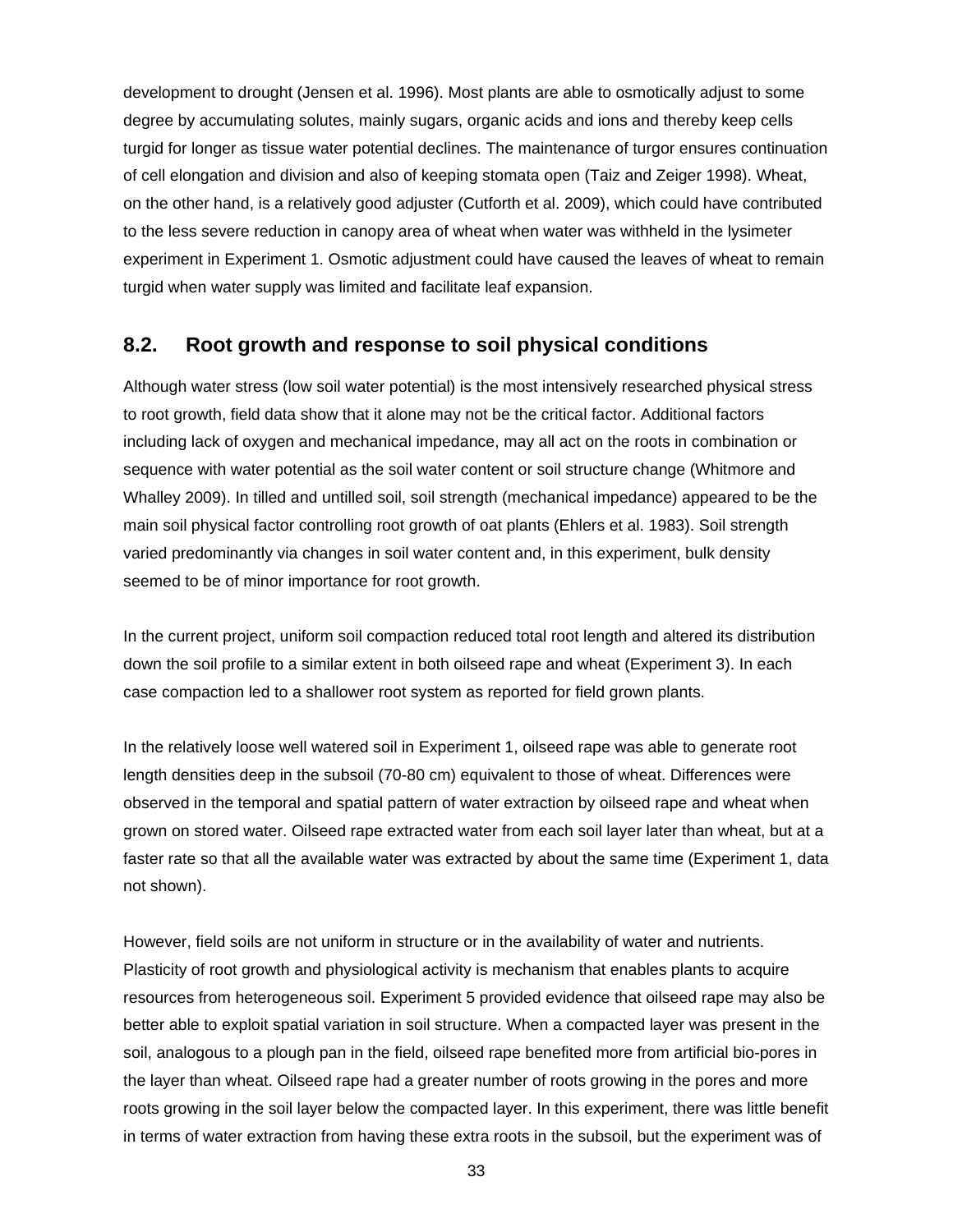short duration and the supplies of water were finite. If oilseed rape is also able to exploit pores in the field more effectively than wheat, greater differences in growth might be expected to occur over the course of the season, especially if there is adequate water available in the deep sub soil layers.

Currently little is known about the extent of genotypic variation in root plasticity of oilseed rape and whether this might be improved through breeding. Genetic differences in rooting may also exist between semi-dwarf, conventional and hybrid oilseed rape varieties (HGCA Project Report 402). Variation in root plasticity has been reported for wheat. Song et al (2010) compared the drought tolerance of modern and old wheat cultivars and came to the conclusion that modern cultivars have a greater plasticity in root morphology and have the ability to develop thinner roots when water is scarce.

# **8.3. Suggestions for crop management**

The opportunist strategy and extravagant use of water by individual or small populations of oilseed rape plants is not something which was obvious from the literature relating to field crops. In this project, although care was taken to mimic field conditions, the boundary layer resistance around the canopy of the mini-crops could have differed from a field crop (Jarvis and McNaughton 1986). Thus the differences between wheat and oilseed rape in terms of water use are likely to be smaller in the field.

There is little known about genetic diversity of oilseed rape root growth. If there is variation in rate of root system development and in maximum rooting depth, it may be possible to select for greater access to subsoil water thereby increasing the crop's ability to avoid drought. Additionally crops may benefit if canopy function could be maintained for longer as the soil begins to dry i.e. by having a less conservative stomatal response and or a greater degree of osmotic adjustment. This could ensure a lower loss of yield when water supply is limited.

To improve oilseed rape ability to capture water stored in the soil to avoid water limitation, the following actions could be taken (also see HGCA publication 'Soil management for sustainable profit, 2005):

- Manage the soil in such a way that root systems are not hampered in their exploration of the soil, i.e. they are not impeded by poor soil structure due to soil compaction, for instance by adopting a controlled traffic policy.
- Taking remedial action such as sub-soiling, when compaction is found, to improve root growth to depth and soil drainage.
- Use or develop varieties which have deep root systems, so that water which is stored deep in the soil can be accesses when there is a period of low rain fall.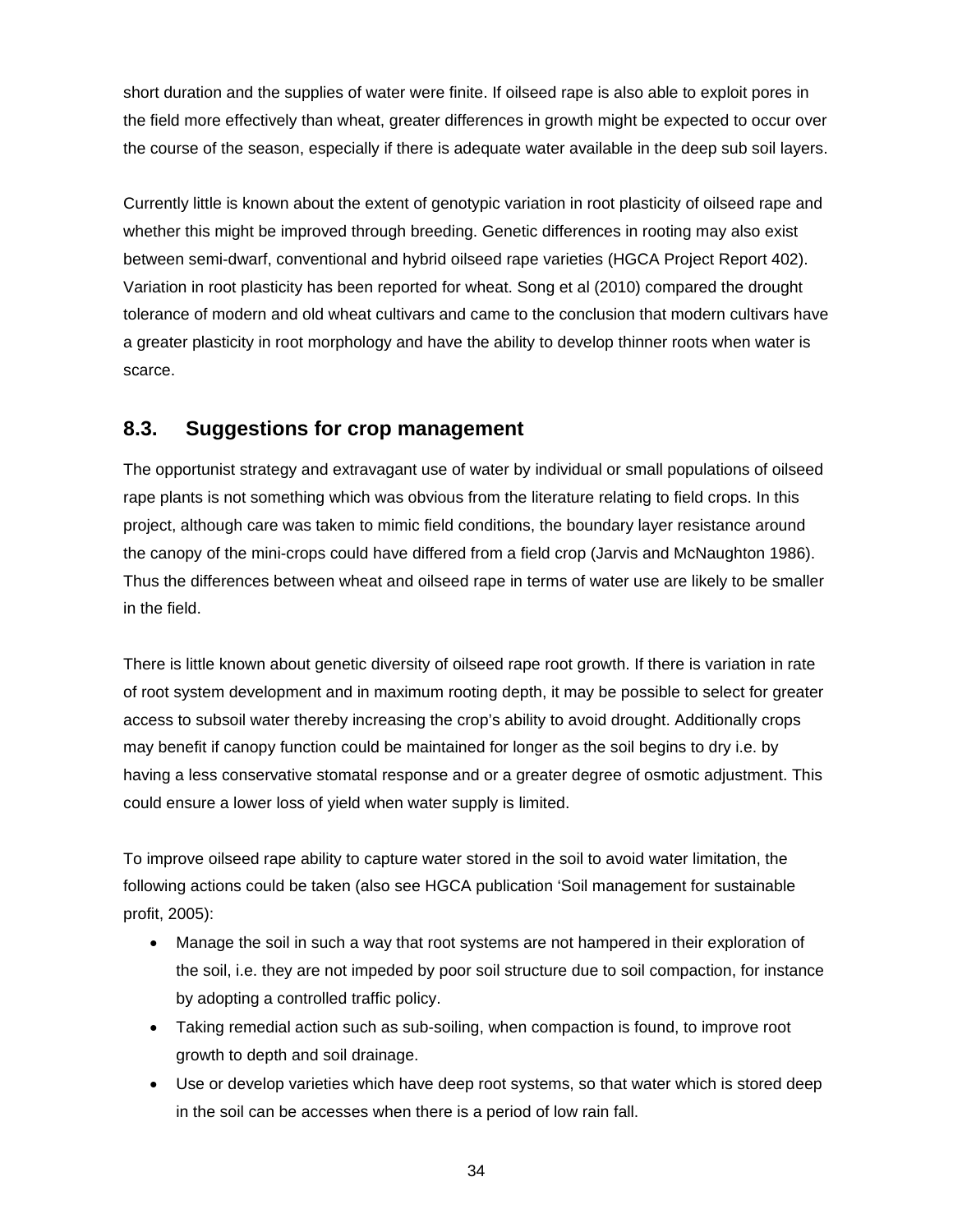- In order to make an oilseed rape yield less sensitive to water limitation, the following actions could be taken:
- Use/develop varieties which are able to osmotically adjust and therefore maintain functions during drought spells instead of excising leaves.
- Develop varieties with yield components which are less sensitive to water limitation, as in Experiment 1 allocation to pods was severely reduced when water was limited.

In conclusion, oilseed rape appears to exploit the soil just as well or better than wheat. However its demand for water may be greater and oilseed rape's shoot is more sensitive to water limitation and soil hardening. As UK summers are expected to become dryer and warmer oilseed rape, like wheat, could possibly benefit from deeper rooting. Greater access to subsoil water, coupled to a less sensitive stomatal response could lead to greater yields under mild drought conditions.